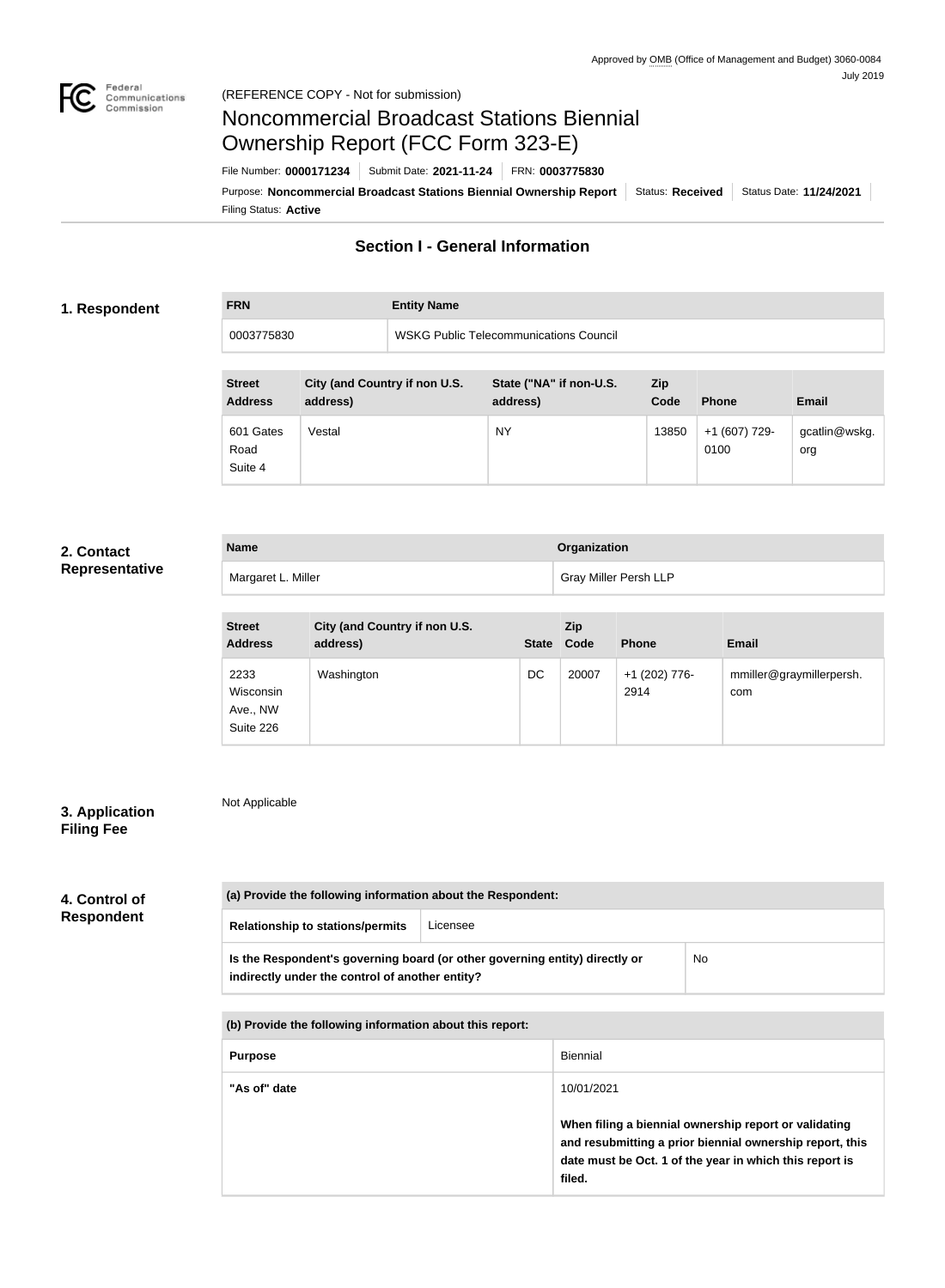#### **Respondent is filing this report to cover the following Licensee(s) and station(s):**

| Licensee/Permittee Name                | <b>FRN</b> |
|----------------------------------------|------------|
| WSKG Public Telecommunications Council | 0003775830 |

| Fac. ID No. | <b>Call Sign</b> | <b>City</b>       | <b>State</b> | <b>Service</b> |
|-------------|------------------|-------------------|--------------|----------------|
| 74030       | <b>WSQE</b>      | <b>CORNING</b>    | <b>NY</b>    | <b>FM</b>      |
| 74034       | <b>WSKG-TV</b>   | <b>BINGHAMTON</b> | <b>NY</b>    | <b>DTV</b>     |
| 74039       | <b>WSKG-FM</b>   | <b>BINGHAMTON</b> | <b>NY</b>    | <b>FM</b>      |
| 74054       | WSQG-FM          | <b>ITHACA</b>     | <b>NY</b>    | FM             |
| 74056       | WSQC-FM          | <b>ONEONTA</b>    | <b>NY</b>    | <b>FM</b>      |
| 74064       | WSQX-FM          | <b>BINGHAMTON</b> | <b>NY</b>    | <b>FM</b>      |
| 78908       | <b>WSKA</b>      | <b>CORNING</b>    | <b>NY</b>    | <b>DTV</b>     |
| 81145       | <b>WSQA</b>      | <b>HORNELL</b>    | <b>NY</b>    | <b>FM</b>      |
| 171732      | <b>WSQN</b>      | <b>GREENE</b>     | <b>NY</b>    | FM             |

# **Section II – Biennial Ownership Information**

**1. 47 C.F.R. Section 73.3613 Documents**

Licensee Respondents that hold authorizations for one or more full power television, AM, and/or FM stations should list all contracts and other instruments set forth in 47 C.F.R. Section 73.3613(a) through (c) for the facility or facilities listed on this report. If the agreement is a network affiliation agreement, check the appropriate box. Otherwise, select "Other." Non-Licensee Respondents should select "Not Applicable" in response to this question.

| <b>Document Information</b>                     |                                                   |  |
|-------------------------------------------------|---------------------------------------------------|--|
| Description of contract or instrument           | PBS Membership Agreement                          |  |
| Parties to contract or instrument               | <b>PBS</b>                                        |  |
| Date of execution                               | 06/2021                                           |  |
| Date of expiration                              | 06/2022                                           |  |
| <b>Agreement type</b><br>(check all that apply) | Other<br>Agreement Type: PBS Membership Agreement |  |

| <b>Document Information</b>                     |                                         |  |
|-------------------------------------------------|-----------------------------------------|--|
| Description of contract or instrument           | <b>CHARTER</b>                          |  |
| Parties to contract or instrument               | <b>ENTITY</b>                           |  |
| Date of execution                               | 12/2008                                 |  |
| Date of expiration                              | No expiration date                      |  |
| <b>Agreement type</b><br>(check all that apply) | Other<br><b>Agreement Type: CHARTER</b> |  |

| Document Information |                                          |                   |
|----------------------|------------------------------------------|-------------------|
|                      | Description of contract or instrument    | BY-LAWS (AMENDED) |
|                      | <b>Parties to contract or instrument</b> | <b>ENTITY</b>     |

the control of the control of the control of the control of the control of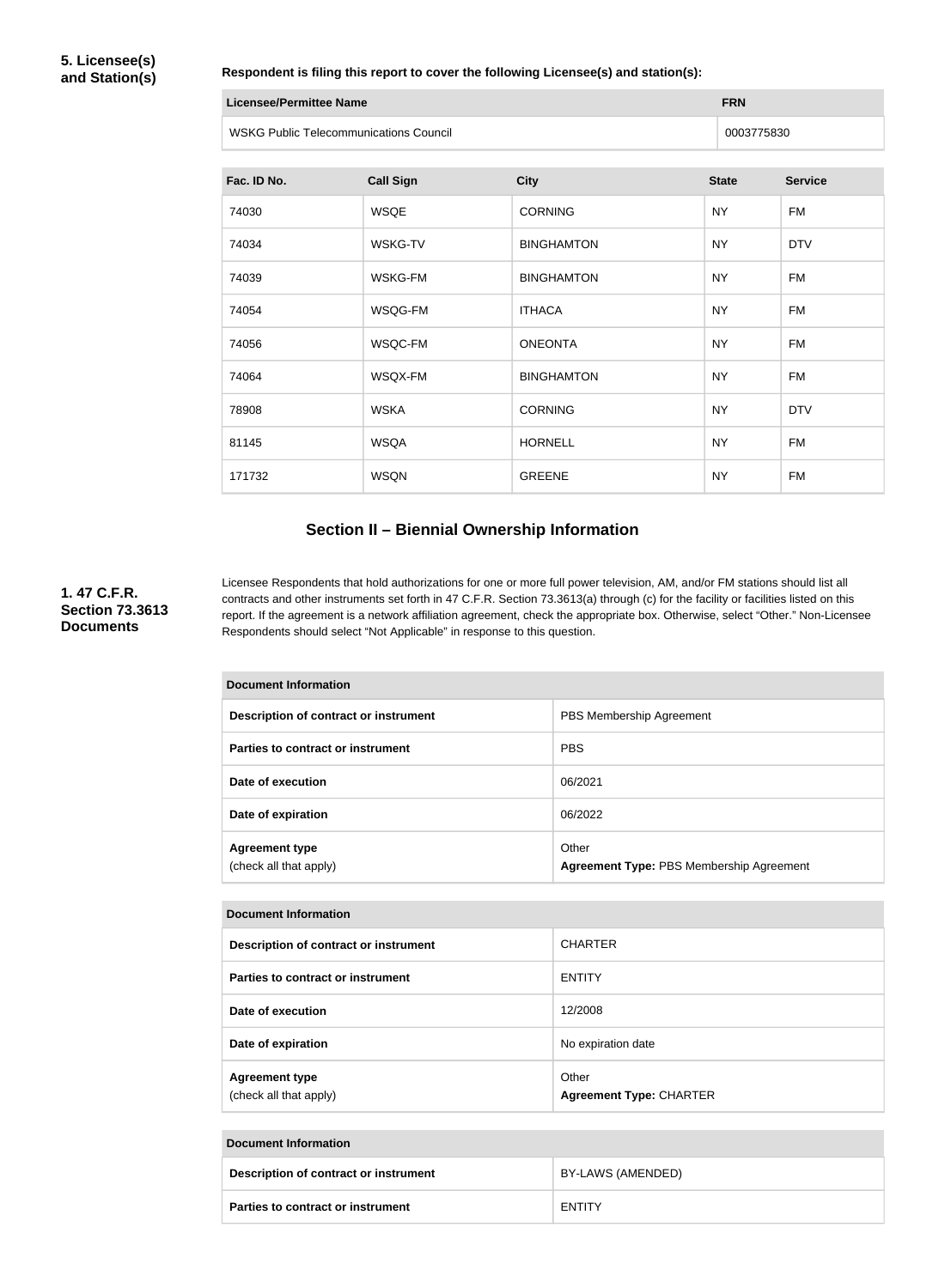| Date of execution                               | 06/2013                          |
|-------------------------------------------------|----------------------------------|
| Date of expiration                              | No expiration date               |
| <b>Agreement type</b><br>(check all that apply) | Other<br>Agreement Type: BY-LAWS |

#### **2. Ownership Interests**

**(a)** Ownership Interests. This Question requires Respondents to enter detailed information about ownership interests by generating a series of subforms. Answer each question on each subform. The first subform listing should be for the Respondent itself. If the Respondent is not a natural person, also list each of the officers, members of the governing board (or other governing entity), stockholders, and any other persons or entities with a direct attributable interest in the Respondent pursuant to the standards set forth in 47 C.F.R. Section 73.3555. (A "direct" interest is one that is not held through any intervening companies or entities.) List each interest holder with a direct attributable interest in the Respondent separately.

Leave the percentage of total assets (Equity Debt Plus) field blank for an interest holder unless that interest holder has an attributable interest in the Respondent solely on the basis of the Commission's Equity Debt Plus attribution standard, 47 C.F.R. Section 73.3555, Note 2(i).

In the case of vertical or indirect ownership structures, list only those interests in the Respondent that also represent an attributable interest in the Licensee(s) for which the report is being submitted.

Entities that are part of an organizational structure that includes holding companies or other forms of indirect ownership must file separate ownership reports. In such a structure do not report, or file a separate report for, any interest holder that does not have an attributable interest in the Licensee(s) for which the report is being submitted.

Please see the Instructions for further detail concerning interests that must be reported in response to this question.

The Respondent must provide an FCC Registration Number for each interest holder reported in response to this question. Please see the Instructions for detailed information and guidance concerning this requirement.

| <b>FRN</b>                                            | 0003775830                                              |                      |
|-------------------------------------------------------|---------------------------------------------------------|----------------------|
| <b>Entity Name</b>                                    | <b>WSKG Public Telecommunications Council</b>           |                      |
| <b>Address</b>                                        | PO Box                                                  |                      |
|                                                       | <b>Street 1</b>                                         | 601 Gates Road       |
|                                                       | <b>Street 2</b>                                         | Suite 4              |
|                                                       | <b>City</b>                                             | Vestal               |
|                                                       | State ("NA" if non-U.S.<br>address)                     | <b>NY</b>            |
|                                                       | <b>Zip/Postal Code</b>                                  | 13850                |
|                                                       | Country (if non-U.S.<br>address)                        | <b>United States</b> |
| <b>Listing Type</b>                                   | Respondent                                              |                      |
| <b>Positional Interests</b><br>(check all that apply) | Respondent                                              |                      |
| <b>Tribal Nation or Tribal</b><br><b>Entity</b>       | Interest holder is not a Tribal nation or Tribal entity |                      |
| <b>Interest Percentages</b>                           | <b>Voting</b>                                           | 0.0%                 |
| (enter percentage values<br>from 0.0 to 100.0)        | <b>Equity</b>                                           | 0.0%                 |
|                                                       | <b>Total assets (Equity Debt</b><br>Plus)               | 0.0%                 |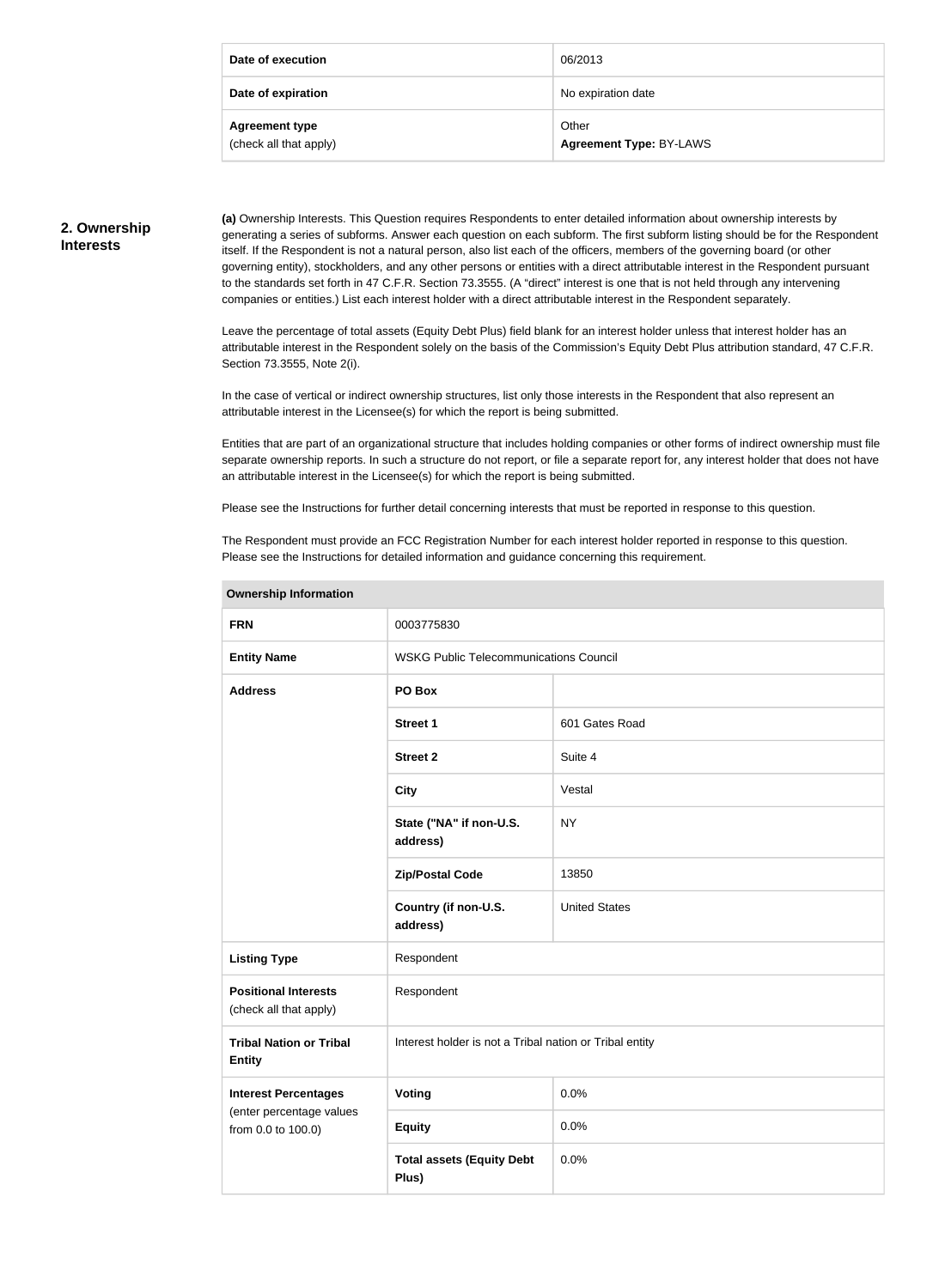**Does interest holder have an attributable interest in one or more broadcast stations that do not appear on this report?**

No

| <b>Ownership Information</b>                              |                                                                                      |                        |  |
|-----------------------------------------------------------|--------------------------------------------------------------------------------------|------------------------|--|
| <b>FRN</b>                                                | 9990119395                                                                           |                        |  |
| <b>Name</b>                                               | Gary E. Vergason                                                                     |                        |  |
| <b>Address</b>                                            | PO Box                                                                               |                        |  |
|                                                           | <b>Street 1</b>                                                                      | 12 Windsor Court       |  |
|                                                           | <b>Street 2</b>                                                                      |                        |  |
|                                                           | <b>City</b>                                                                          | Athens                 |  |
|                                                           | State ("NA" if non-U.S.<br>address)                                                  | PA                     |  |
|                                                           | <b>Zip/Postal Code</b>                                                               | 18810                  |  |
|                                                           | Country (if non-U.S.<br>address)                                                     | <b>United States</b>   |  |
| <b>Listing Type</b>                                       | Other Interest Holder                                                                |                        |  |
| <b>Positional Interests</b><br>(check all that apply)     | Other - Board MemberMember of Governing Board (or other governing entity)            |                        |  |
| <b>Principal Profession or</b><br><b>Occupation</b>       | Executive - CEO                                                                      |                        |  |
| By Whom Appointed or<br><b>Elected</b>                    | <b>Board of Trustees</b>                                                             |                        |  |
| Citizenship, Gender,                                      | <b>Citizenship</b>                                                                   | <b>US</b>              |  |
| <b>Ethnicity, and Race</b><br><b>Information (Natural</b> | Gender                                                                               | Male                   |  |
| <b>Persons Only)</b>                                      | <b>Ethnicity</b>                                                                     | Not Hispanic or Latino |  |
|                                                           | Race                                                                                 | White                  |  |
| <b>Interest Percentages</b><br>(enter percentage values   | Voting                                                                               | 4.5%                   |  |
| from 0.0 to 100.0)                                        | <b>Equity</b>                                                                        | 0.0%                   |  |
|                                                           | <b>Total assets (Equity Debt</b><br>Plus)                                            | 0.0%                   |  |
| that do not appear on this report?                        | Does interest holder have an attributable interest in one or more broadcast stations | No                     |  |

| <b>FRN</b>     | 9990119398                      |                    |
|----------------|---------------------------------|--------------------|
| <b>Name</b>    | <b>Marlene Schwartz Patrick</b> |                    |
| <b>Address</b> | PO Box                          |                    |
|                | <b>Street 1</b>                 | 1298 Vestal Avenue |
|                | <b>Street 2</b>                 |                    |
|                | <b>City</b>                     | Binghamton         |
|                |                                 |                    |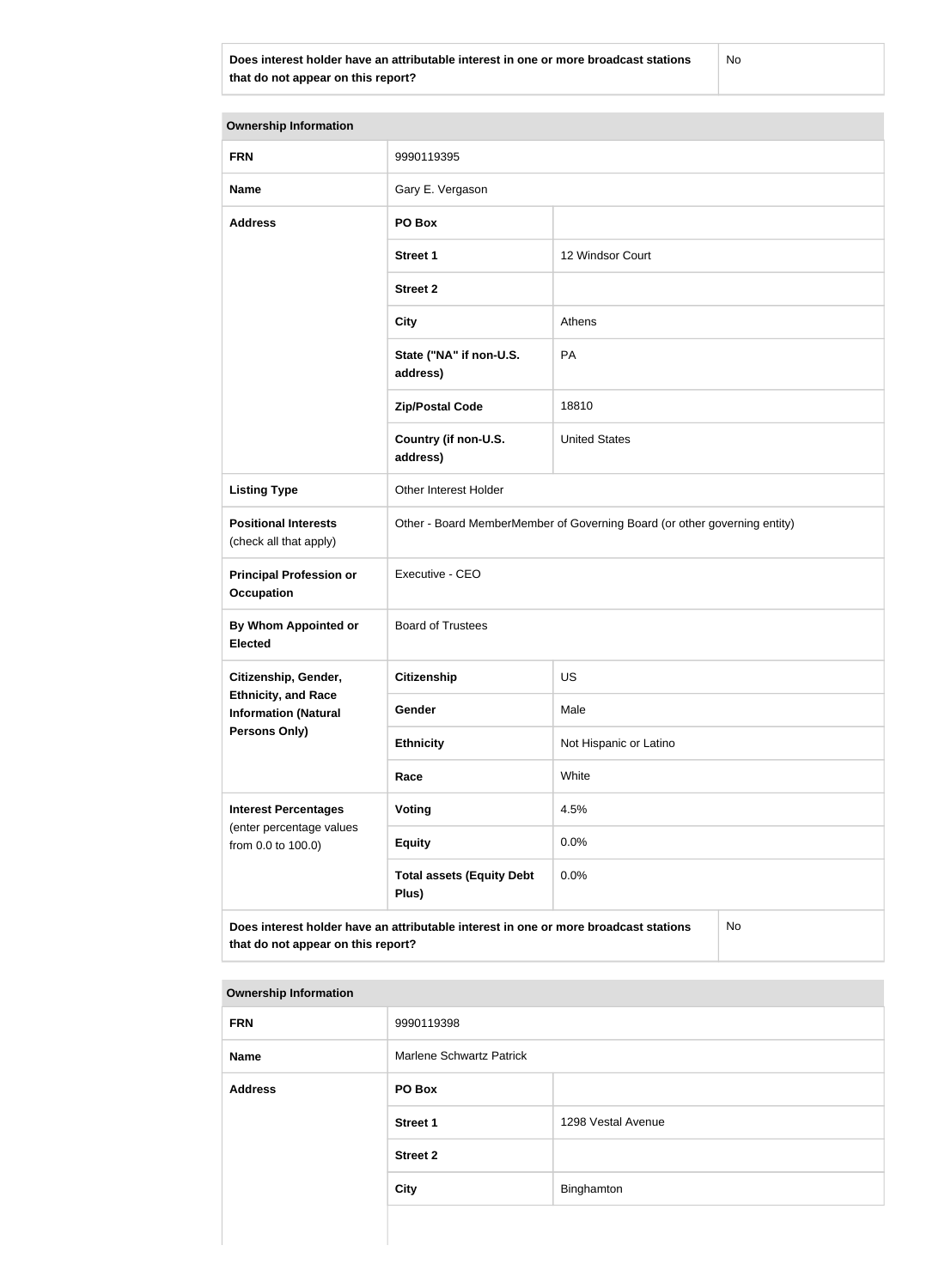|                                                           | State ("NA" if non-U.S.<br>address)                                                  | <b>NY</b>              |           |
|-----------------------------------------------------------|--------------------------------------------------------------------------------------|------------------------|-----------|
|                                                           | <b>Zip/Postal Code</b>                                                               | 13903                  |           |
|                                                           | Country (if non-U.S.<br>address)                                                     | <b>United States</b>   |           |
| <b>Listing Type</b>                                       | Other Interest Holder                                                                |                        |           |
| <b>Positional Interests</b><br>(check all that apply)     | Member of Governing Board (or other governing entity)                                |                        |           |
| <b>Principal Profession or</b><br><b>Occupation</b>       | Regional Director, A4TD                                                              |                        |           |
| <b>By Whom Appointed or</b><br><b>Elected</b>             | <b>Board of Trustees</b>                                                             |                        |           |
| Citizenship, Gender,                                      | <b>Citizenship</b>                                                                   | <b>DK</b>              |           |
| <b>Ethnicity, and Race</b><br><b>Information (Natural</b> | <b>Gender</b>                                                                        | Female                 |           |
| Persons Only)                                             | <b>Ethnicity</b>                                                                     | Not Hispanic or Latino |           |
|                                                           | Race                                                                                 | White                  |           |
| <b>Interest Percentages</b>                               | Voting                                                                               | 4.5%                   |           |
| (enter percentage values<br>from 0.0 to 100.0)            | <b>Equity</b>                                                                        | 0.0%                   |           |
|                                                           | <b>Total assets (Equity Debt</b><br>Plus)                                            | 0.0%                   |           |
| that do not appear on this report?                        | Does interest holder have an attributable interest in one or more broadcast stations |                        | <b>No</b> |

| <b>Ownership Information</b>                          |                                                                                         |                      |  |
|-------------------------------------------------------|-----------------------------------------------------------------------------------------|----------------------|--|
| <b>FRN</b>                                            | 9990119401                                                                              |                      |  |
| <b>Name</b>                                           | Allen D. Buyck                                                                          |                      |  |
| <b>Address</b>                                        | PO Box                                                                                  |                      |  |
|                                                       | <b>Street 1</b>                                                                         | 3367 Douglas Drive   |  |
|                                                       | <b>Street 2</b>                                                                         |                      |  |
|                                                       | <b>City</b>                                                                             | Binghamton           |  |
|                                                       | State ("NA" if non-U.S.<br>address)                                                     | <b>NY</b>            |  |
|                                                       | <b>Zip/Postal Code</b>                                                                  | 13903                |  |
|                                                       | Country (if non-U.S.<br>address)                                                        | <b>United States</b> |  |
| <b>Listing Type</b>                                   | Other Interest Holder                                                                   |                      |  |
| <b>Positional Interests</b><br>(check all that apply) | Officer, Other - Board ChairpersonMember of Governing Board (or other governing entity) |                      |  |
| <b>Principal Profession or</b><br><b>Occupation</b>   | CEO and District Superintendent of Broome Tioga BOCES Education Sector                  |                      |  |
| <b>By Whom Appointed or</b><br><b>Elected</b>         | <b>Board of Trustees</b>                                                                |                      |  |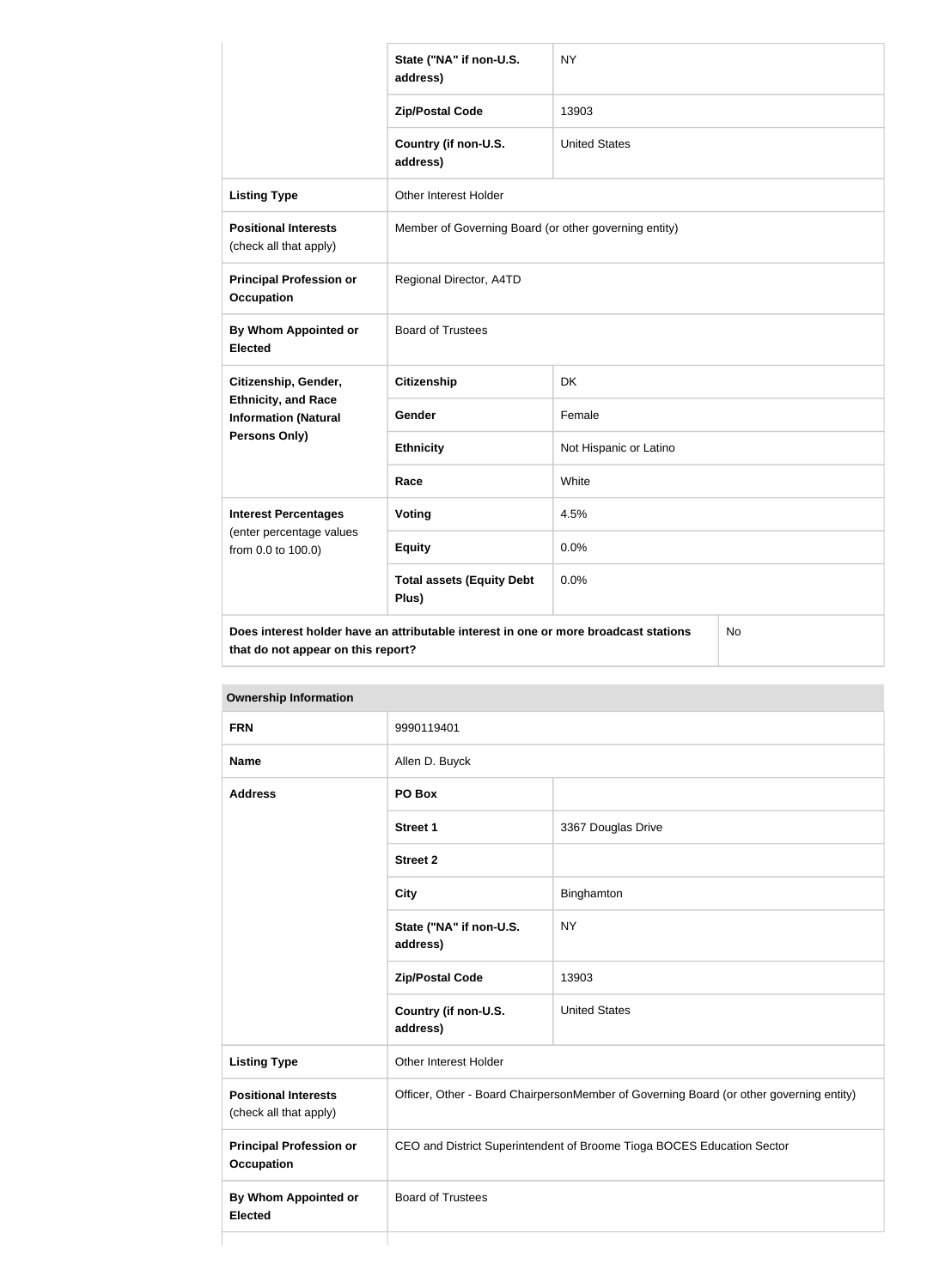| Citizenship, Gender,<br><b>Ethnicity, and Race</b><br><b>Information (Natural</b><br><b>Persons Only)</b> | <b>Citizenship</b>                        | <b>US</b>              |  |  |
|-----------------------------------------------------------------------------------------------------------|-------------------------------------------|------------------------|--|--|
|                                                                                                           | Gender                                    | Male                   |  |  |
|                                                                                                           | <b>Ethnicity</b>                          | Not Hispanic or Latino |  |  |
|                                                                                                           | Race                                      | White                  |  |  |
| <b>Interest Percentages</b><br>(enter percentage values<br>from 0.0 to 100.0)                             | Voting                                    | 4.5%                   |  |  |
|                                                                                                           | <b>Equity</b>                             | $0.0\%$                |  |  |
|                                                                                                           | <b>Total assets (Equity Debt</b><br>Plus) | 0.0%                   |  |  |
| Does interest holder have an attributable interest in one or more broadcast stations                      |                                           | No.                    |  |  |

**that do not appear on this report?**

| <b>FRN</b>                                                | 9990119408                                                                           |                        |    |
|-----------------------------------------------------------|--------------------------------------------------------------------------------------|------------------------|----|
| <b>Name</b>                                               | Heather C. Struck                                                                    |                        |    |
| <b>Address</b>                                            | PO Box                                                                               |                        |    |
|                                                           | <b>Street 1</b>                                                                      | 429 Crescent Road      |    |
|                                                           | <b>Street 2</b>                                                                      |                        |    |
|                                                           | <b>City</b>                                                                          | Vestal                 |    |
|                                                           | State ("NA" if non-U.S.<br>address)                                                  | <b>NY</b>              |    |
|                                                           | <b>Zip/Postal Code</b>                                                               | 13850                  |    |
|                                                           | Country (if non-U.S.<br>address)                                                     | <b>United States</b>   |    |
| <b>Listing Type</b>                                       | Other Interest Holder                                                                |                        |    |
| <b>Positional Interests</b><br>(check all that apply)     | Member of Governing Board (or other governing entity)                                |                        |    |
| <b>Principal Profession or</b><br><b>Occupation</b>       | Retired                                                                              |                        |    |
| By Whom Appointed or<br><b>Elected</b>                    | <b>Board of Trustees</b>                                                             |                        |    |
| Citizenship, Gender,                                      | <b>Citizenship</b>                                                                   | <b>US</b>              |    |
| <b>Ethnicity, and Race</b><br><b>Information (Natural</b> | Gender                                                                               | Female                 |    |
| <b>Persons Only)</b>                                      | <b>Ethnicity</b>                                                                     | Not Hispanic or Latino |    |
|                                                           | Race                                                                                 | White                  |    |
| <b>Interest Percentages</b><br>(enter percentage values   | <b>Voting</b>                                                                        | 4.5%                   |    |
| from 0.0 to 100.0)                                        | <b>Equity</b>                                                                        | 0.0%                   |    |
|                                                           | <b>Total assets (Equity Debt</b><br>Plus)                                            | 0.0%                   |    |
| that do not appear on this report?                        | Does interest holder have an attributable interest in one or more broadcast stations |                        | No |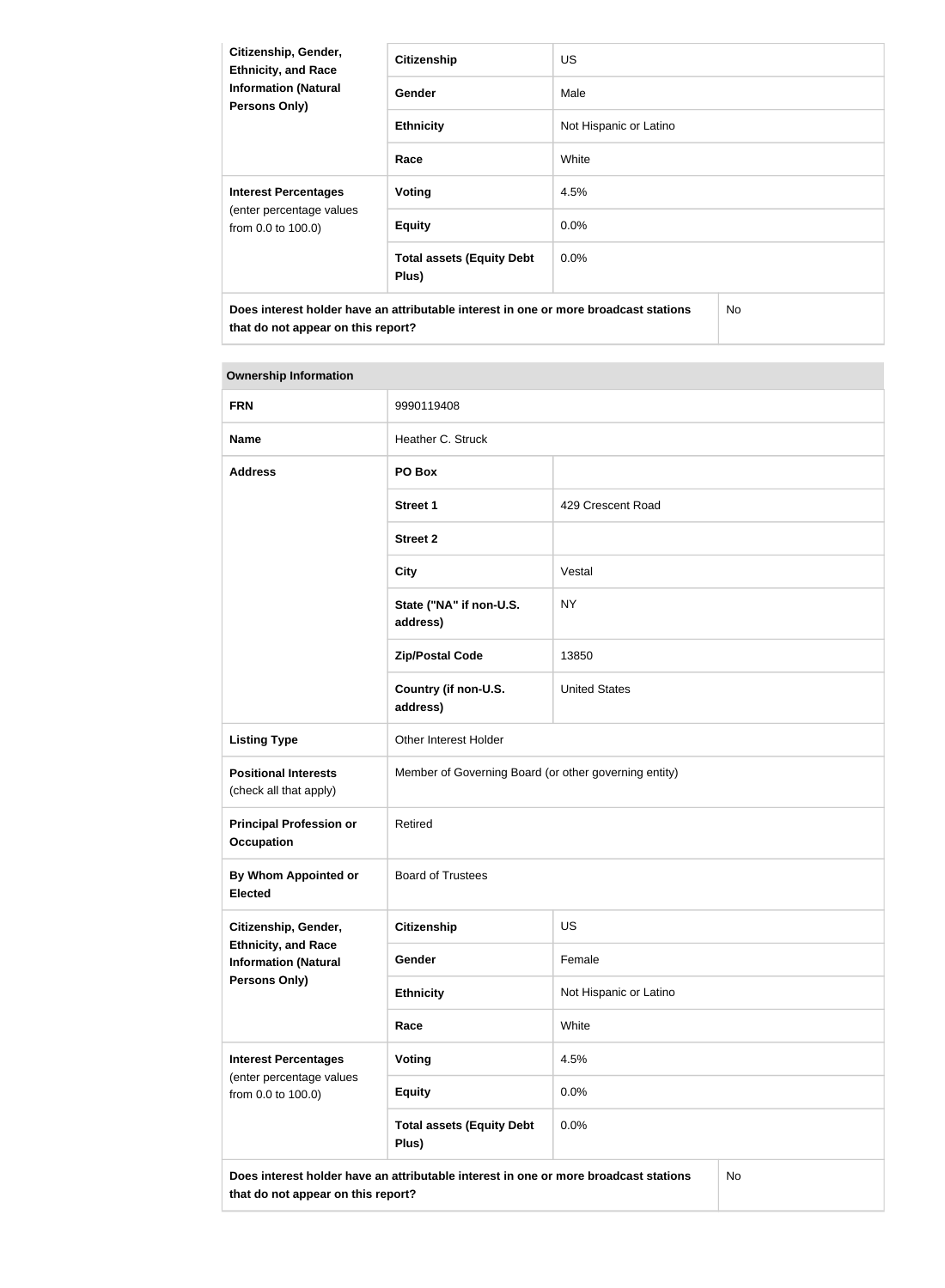| <b>Ownership Information</b>                                                                                                            |                                                       |                        |  |
|-----------------------------------------------------------------------------------------------------------------------------------------|-------------------------------------------------------|------------------------|--|
| <b>FRN</b>                                                                                                                              | 9990119418                                            |                        |  |
| <b>Name</b>                                                                                                                             | Barbara A. Ellis                                      |                        |  |
| <b>Address</b>                                                                                                                          | PO Box                                                |                        |  |
|                                                                                                                                         | <b>Street 1</b>                                       | 110 Vincent Street     |  |
|                                                                                                                                         | <b>Street 2</b>                                       |                        |  |
|                                                                                                                                         | <b>City</b>                                           | Binghamton             |  |
|                                                                                                                                         | State ("NA" if non-U.S.<br>address)                   | <b>NY</b>              |  |
|                                                                                                                                         | <b>Zip/Postal Code</b>                                | 13905                  |  |
|                                                                                                                                         | Country (if non-U.S.<br>address)                      | <b>United States</b>   |  |
| <b>Listing Type</b>                                                                                                                     | Other Interest Holder                                 |                        |  |
| <b>Positional Interests</b><br>(check all that apply)                                                                                   | Member of Governing Board (or other governing entity) |                        |  |
| <b>Principal Profession or</b><br><b>Occupation</b>                                                                                     | Retail management and sales                           |                        |  |
| <b>By Whom Appointed or</b><br><b>Elected</b>                                                                                           | <b>Board of Trustees</b>                              |                        |  |
| Citizenship, Gender,                                                                                                                    | <b>Citizenship</b>                                    | <b>US</b>              |  |
| <b>Ethnicity, and Race</b><br><b>Information (Natural</b>                                                                               | <b>Gender</b>                                         | Female                 |  |
| Persons Only)                                                                                                                           | <b>Ethnicity</b>                                      | Not Hispanic or Latino |  |
|                                                                                                                                         | Race                                                  | White                  |  |
| <b>Interest Percentages</b><br>(enter percentage values                                                                                 | Voting                                                | 4.5%                   |  |
| from 0.0 to 100.0)                                                                                                                      | <b>Equity</b>                                         | 0.0%                   |  |
|                                                                                                                                         | <b>Total assets (Equity Debt</b><br>Plus)             |                        |  |
| Does interest holder have an attributable interest in one or more broadcast stations<br><b>No</b><br>that do not appear on this report? |                                                       |                        |  |

| <b>FRN</b>     | 9990119420                          |                    |  |
|----------------|-------------------------------------|--------------------|--|
| <b>Name</b>    | Greg Catlin                         |                    |  |
| <b>Address</b> | PO Box                              |                    |  |
|                | <b>Street 1</b>                     | 28 Matthews Street |  |
|                | <b>Street 2</b>                     |                    |  |
|                | <b>City</b>                         | Binghamton         |  |
|                | State ("NA" if non-U.S.<br>address) | <b>NY</b>          |  |
|                | <b>Zip/Postal Code</b>              | 13905              |  |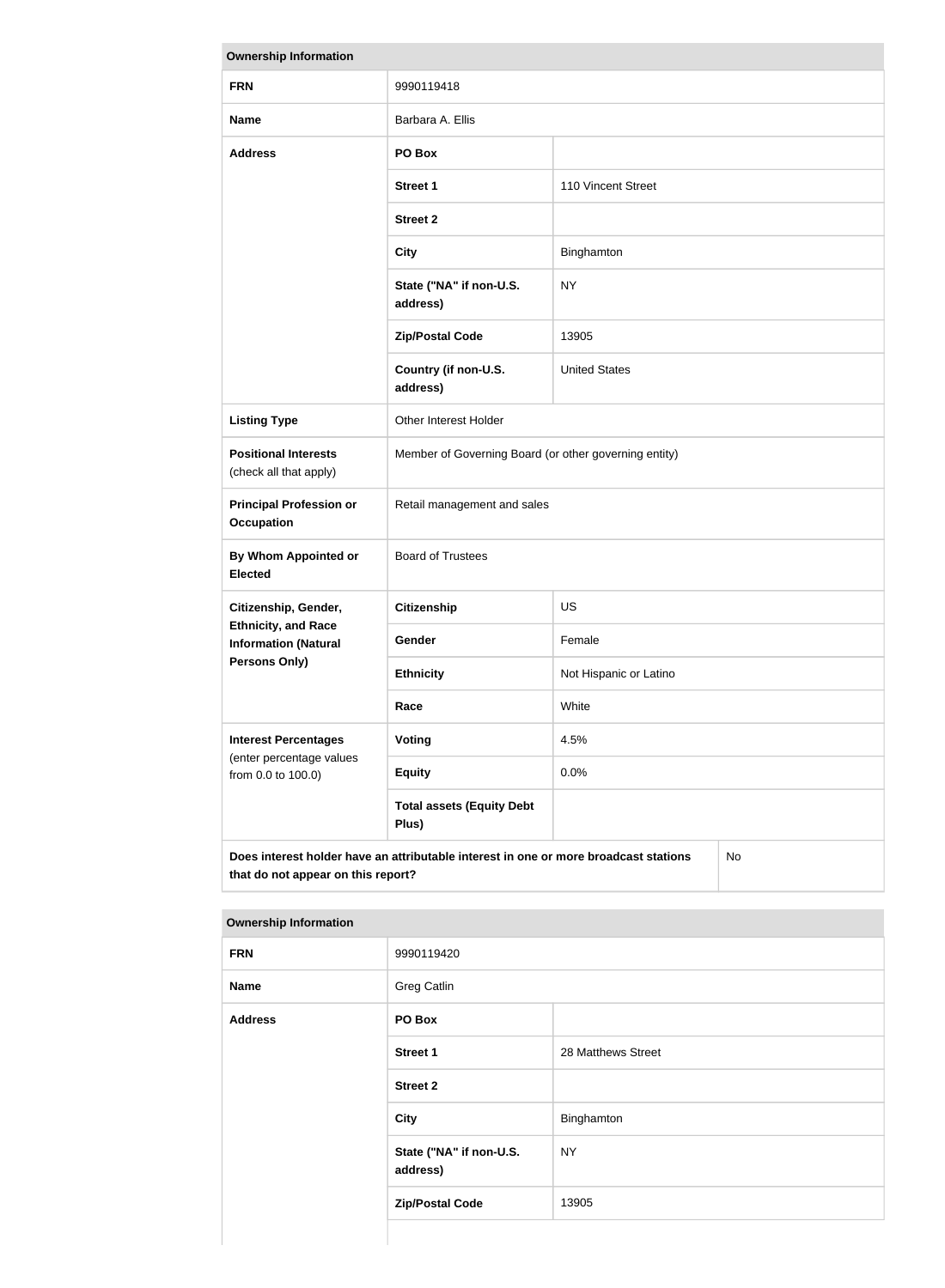|                                                                                            | Country (if non-U.S.<br>address)                               | <b>United States</b>   |  |
|--------------------------------------------------------------------------------------------|----------------------------------------------------------------|------------------------|--|
| <b>Listing Type</b>                                                                        | Other Interest Holder                                          |                        |  |
| <b>Positional Interests</b><br>(check all that apply)                                      | Officer, Member of Governing Board (or other governing entity) |                        |  |
| <b>Principal Profession or</b><br><b>Occupation</b>                                        | <b>WSKG President and CEO</b>                                  |                        |  |
| By Whom Appointed or<br><b>Elected</b>                                                     | <b>Board of Trustees</b>                                       |                        |  |
| Citizenship, Gender,                                                                       | <b>Citizenship</b>                                             | <b>US</b>              |  |
| <b>Ethnicity, and Race</b><br><b>Information (Natural</b>                                  | Gender                                                         | Male                   |  |
| <b>Persons Only)</b>                                                                       | <b>Ethnicity</b>                                               | Not Hispanic or Latino |  |
|                                                                                            | Race                                                           | White                  |  |
| <b>Interest Percentages</b>                                                                | <b>Voting</b>                                                  | 4.5%                   |  |
| (enter percentage values<br>from 0.0 to 100.0)                                             | <b>Equity</b>                                                  | 0.0%                   |  |
|                                                                                            | <b>Total assets (Equity Debt</b><br>Plus)                      | 0.0%                   |  |
| Does interest holder have an attributable interest in one or more broadcast stations<br>No |                                                                |                        |  |

**that do not appear on this report?**

No

| <b>FRN</b>                                                                 | 9990139989                                            |                      |
|----------------------------------------------------------------------------|-------------------------------------------------------|----------------------|
| <b>Name</b>                                                                | Anne C. Bailey                                        |                      |
| <b>Address</b>                                                             | PO Box                                                | 262                  |
|                                                                            | Street 1                                              | 117 Rano Blvd        |
|                                                                            | <b>Street 2</b>                                       |                      |
|                                                                            | <b>City</b>                                           | Vestal               |
|                                                                            | State ("NA" if non-U.S.<br>address)                   | <b>NY</b>            |
|                                                                            | <b>Zip/Postal Code</b>                                | 13851                |
|                                                                            | Country (if non-U.S.<br>address)                      | <b>United States</b> |
| <b>Listing Type</b>                                                        | Other Interest Holder                                 |                      |
| <b>Positional Interests</b><br>(check all that apply)                      | Member of Governing Board (or other governing entity) |                      |
| <b>Principal Profession or</b><br><b>Occupation</b>                        | Professor and Writer                                  |                      |
| <b>By Whom Appointed or</b><br><b>Elected</b>                              | <b>Board of Trustees</b>                              |                      |
| Citizenship, Gender,                                                       | <b>Citizenship</b>                                    | US                   |
| <b>Ethnicity, and Race</b><br><b>Information (Natural</b><br>Persons Only) | Gender                                                | Female               |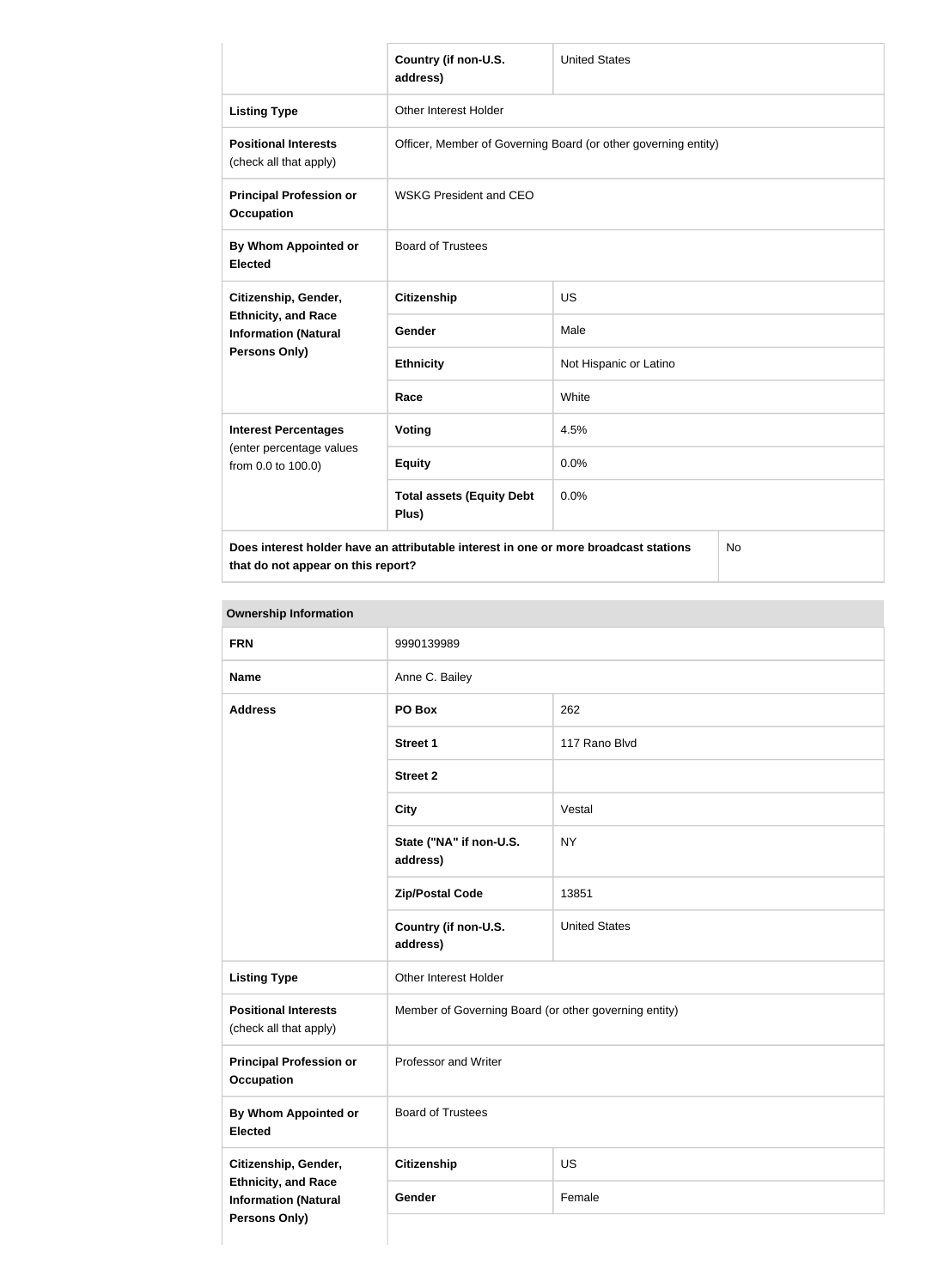|                                                                                                                            | <b>Ethnicity</b>                          | Not Hispanic or Latino           |     |
|----------------------------------------------------------------------------------------------------------------------------|-------------------------------------------|----------------------------------|-----|
|                                                                                                                            | Race                                      | <b>Black or African American</b> |     |
| <b>Interest Percentages</b><br>(enter percentage values<br>from 0.0 to 100.0)                                              | Voting                                    | 4.5%                             |     |
|                                                                                                                            | <b>Equity</b>                             | $0.0\%$                          |     |
|                                                                                                                            | <b>Total assets (Equity Debt</b><br>Plus) | $0.0\%$                          |     |
| Does interest holder have an attributable interest in one or more broadcast stations<br>that do not appear on this report? |                                           |                                  | No. |

| <b>FRN</b>                                                                                                                              | 9990140003                                            |                        |  |
|-----------------------------------------------------------------------------------------------------------------------------------------|-------------------------------------------------------|------------------------|--|
| <b>Name</b>                                                                                                                             | Carol Beechy                                          |                        |  |
| <b>Address</b>                                                                                                                          | PO Box                                                | 666                    |  |
|                                                                                                                                         | <b>Street 1</b>                                       | 407 Ottaway Road       |  |
|                                                                                                                                         | <b>Street 2</b>                                       |                        |  |
|                                                                                                                                         | <b>City</b>                                           | Cooperstown            |  |
|                                                                                                                                         | State ("NA" if non-U.S.<br>address)                   | <b>NY</b>              |  |
|                                                                                                                                         | <b>Zip/Postal Code</b>                                | 13325                  |  |
|                                                                                                                                         | Country (if non-U.S.<br>address)                      | <b>United States</b>   |  |
| <b>Listing Type</b>                                                                                                                     | Other Interest Holder                                 |                        |  |
| <b>Positional Interests</b><br>(check all that apply)                                                                                   | Member of Governing Board (or other governing entity) |                        |  |
| <b>Principal Profession or</b><br><b>Occupation</b>                                                                                     | Physician                                             |                        |  |
| <b>By Whom Appointed or</b><br><b>Elected</b>                                                                                           | <b>Board of Trustees</b>                              |                        |  |
| Citizenship, Gender,                                                                                                                    | <b>Citizenship</b>                                    | US                     |  |
| <b>Ethnicity, and Race</b><br><b>Information (Natural</b>                                                                               | Gender                                                | Female                 |  |
| <b>Persons Only)</b>                                                                                                                    | <b>Ethnicity</b>                                      | Not Hispanic or Latino |  |
|                                                                                                                                         | Race                                                  | White                  |  |
| <b>Interest Percentages</b>                                                                                                             | <b>Voting</b>                                         | 4.5%                   |  |
| (enter percentage values<br>from 0.0 to 100.0)                                                                                          | <b>Equity</b>                                         | 0.0%                   |  |
|                                                                                                                                         | <b>Total assets (Equity Debt</b><br>Plus)             | 0.0%                   |  |
| Does interest holder have an attributable interest in one or more broadcast stations<br><b>No</b><br>that do not appear on this report? |                                                       |                        |  |

| <b>FRN</b> | 9990140007 |
|------------|------------|
|------------|------------|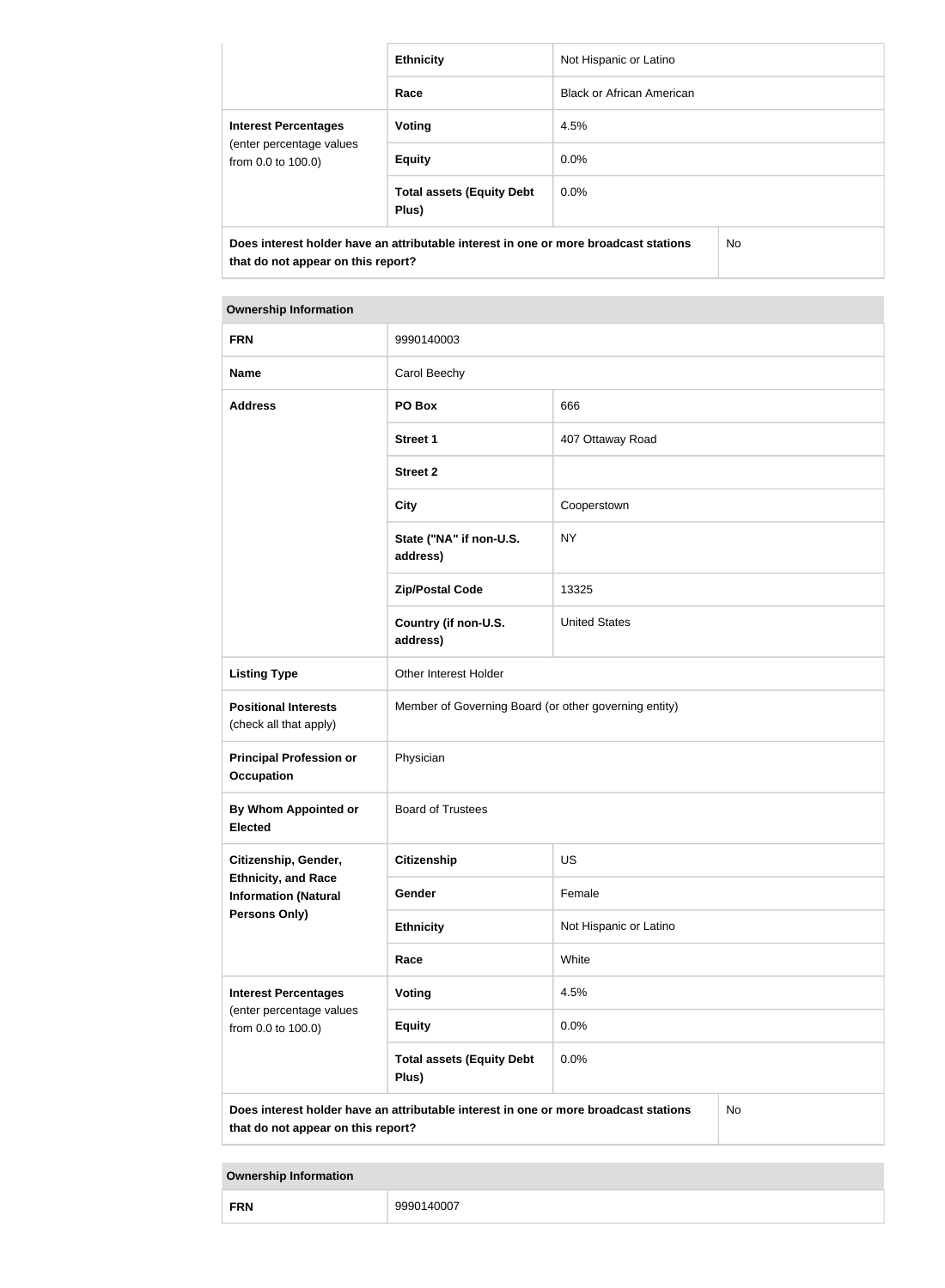| <b>Name</b>                                                                                                                      | Lisa Farman                                           |                        |  |
|----------------------------------------------------------------------------------------------------------------------------------|-------------------------------------------------------|------------------------|--|
| <b>Address</b>                                                                                                                   | PO Box                                                |                        |  |
|                                                                                                                                  | <b>Street 1</b>                                       | 311 Old Gorge Road     |  |
|                                                                                                                                  | <b>Street 2</b>                                       |                        |  |
|                                                                                                                                  | <b>City</b>                                           | Ithaca                 |  |
|                                                                                                                                  | State ("NA" if non-U.S.<br>address)                   | <b>NY</b>              |  |
|                                                                                                                                  | <b>Zip/Postal Code</b>                                | 14850                  |  |
|                                                                                                                                  | Country (if non-U.S.<br>address)                      | <b>United States</b>   |  |
| <b>Listing Type</b>                                                                                                              | Other Interest Holder                                 |                        |  |
| <b>Positional Interests</b><br>(check all that apply)                                                                            | Member of Governing Board (or other governing entity) |                        |  |
| <b>Principal Profession or</b><br><b>Occupation</b>                                                                              | Professor                                             |                        |  |
| <b>By Whom Appointed or</b><br><b>Elected</b>                                                                                    | <b>Board of Trustees</b>                              |                        |  |
| Citizenship, Gender,                                                                                                             | <b>Citizenship</b>                                    | <b>US</b>              |  |
| <b>Ethnicity, and Race</b><br><b>Information (Natural</b>                                                                        | Gender                                                | Female                 |  |
| <b>Persons Only)</b>                                                                                                             | <b>Ethnicity</b>                                      | Not Hispanic or Latino |  |
|                                                                                                                                  | Race                                                  | White                  |  |
| <b>Interest Percentages</b><br>(enter percentage values                                                                          | <b>Voting</b>                                         | 4.5%                   |  |
| from 0.0 to 100.0)                                                                                                               | <b>Equity</b>                                         | 0.0%                   |  |
|                                                                                                                                  | <b>Total assets (Equity Debt</b><br>Plus)             | 0.0%                   |  |
| Does interest holder have an attributable interest in one or more broadcast stations<br>No<br>that do not appear on this report? |                                                       |                        |  |

| <b>Ownership Information</b> |                                     |                      |
|------------------------------|-------------------------------------|----------------------|
| <b>FRN</b>                   | 9990140009                          |                      |
| <b>Name</b>                  | Ferris D. Lebous                    |                      |
| <b>Address</b>               | PO Box                              |                      |
|                              | <b>Street 1</b>                     | 4 Carolyn Court      |
|                              | <b>Street 2</b>                     |                      |
|                              | <b>City</b>                         | Endicott             |
|                              | State ("NA" if non-U.S.<br>address) | <b>NY</b>            |
|                              | <b>Zip/Postal Code</b>              | 13760                |
|                              | Country (if non-U.S.<br>address)    | <b>United States</b> |
| <b>Listing Type</b>          | Other Interest Holder               |                      |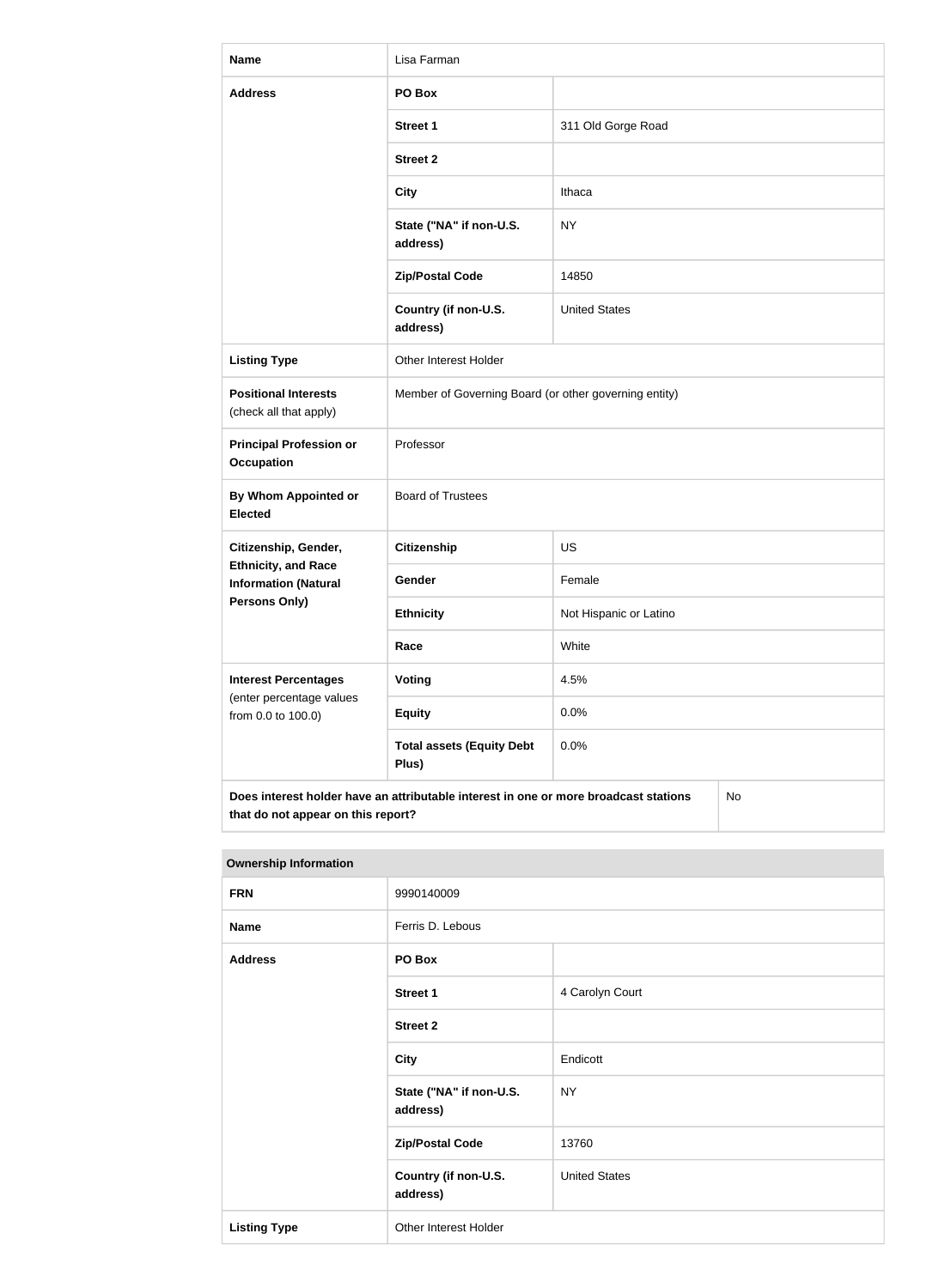| <b>Positional Interests</b><br>(check all that apply)                                                                                                 | Member of Governing Board (or other governing entity) |                        |
|-------------------------------------------------------------------------------------------------------------------------------------------------------|-------------------------------------------------------|------------------------|
| <b>Principal Profession or</b><br><b>Occupation</b>                                                                                                   | Justice, New York State Supreme Court, retired        |                        |
| By Whom Appointed or<br><b>Elected</b>                                                                                                                | <b>Board of Trustees</b>                              |                        |
| Citizenship, Gender,<br><b>Ethnicity, and Race</b><br><b>Information (Natural</b><br><b>Persons Only)</b>                                             | <b>Citizenship</b>                                    | <b>US</b>              |
|                                                                                                                                                       | Gender                                                | Male                   |
|                                                                                                                                                       | <b>Ethnicity</b>                                      | Not Hispanic or Latino |
|                                                                                                                                                       | Race                                                  | White                  |
| <b>Interest Percentages</b>                                                                                                                           | <b>Voting</b>                                         | 4.5%                   |
| (enter percentage values<br>from 0.0 to 100.0)                                                                                                        | <b>Equity</b>                                         | 0.0%                   |
|                                                                                                                                                       | <b>Total assets (Equity Debt</b><br>Plus)             | 0.0%                   |
| $\sim$ 100 $\sim$ 100 $\sim$ 100 $\sim$ 100 $\sim$ 100 $\sim$ 100 $\sim$ 100 $\sim$ 100 $\sim$ 100 $\sim$ 100 $\sim$ 100 $\sim$ 100 $\sim$ 100 $\sim$ |                                                       |                        |

**Does interest holder have an attributable interest in one or more broadcast stations that do not appear on this report?**

No

| <b>FRN</b>                                                | 9990146842                                                                                             |                        |
|-----------------------------------------------------------|--------------------------------------------------------------------------------------------------------|------------------------|
| <b>Name</b>                                               | <b>Elliott Kamlet</b>                                                                                  |                        |
| <b>Address</b>                                            | PO Box                                                                                                 |                        |
|                                                           | <b>Street 1</b>                                                                                        | 156 E. Hampton Road    |
|                                                           | <b>Street 2</b>                                                                                        |                        |
|                                                           | <b>City</b>                                                                                            | Binghamton             |
|                                                           | State ("NA" if non-U.S.<br>address)                                                                    | <b>NY</b>              |
|                                                           | <b>Zip/Postal Code</b>                                                                                 | 13903                  |
|                                                           | Country (if non-U.S.<br>address)                                                                       | <b>United States</b>   |
| <b>Listing Type</b>                                       | Other Interest Holder                                                                                  |                        |
| <b>Positional Interests</b><br>(check all that apply)     | Officer, Other - Board Treasurer and SecretaryMember of Governing Board (or other<br>governing entity) |                        |
| <b>Principal Profession or</b><br><b>Occupation</b>       | Lecturer, Binghamton University                                                                        |                        |
| By Whom Appointed or<br><b>Elected</b>                    | <b>Board of Trustees</b>                                                                               |                        |
| Citizenship, Gender,                                      | Citizenship                                                                                            | US                     |
| <b>Ethnicity, and Race</b><br><b>Information (Natural</b> | Gender                                                                                                 | Male                   |
| <b>Persons Only)</b>                                      | <b>Ethnicity</b>                                                                                       | Not Hispanic or Latino |
|                                                           | Race                                                                                                   | White                  |
| <b>Interest Percentages</b>                               | <b>Voting</b>                                                                                          | 4.5%                   |
| (enter percentage values                                  |                                                                                                        |                        |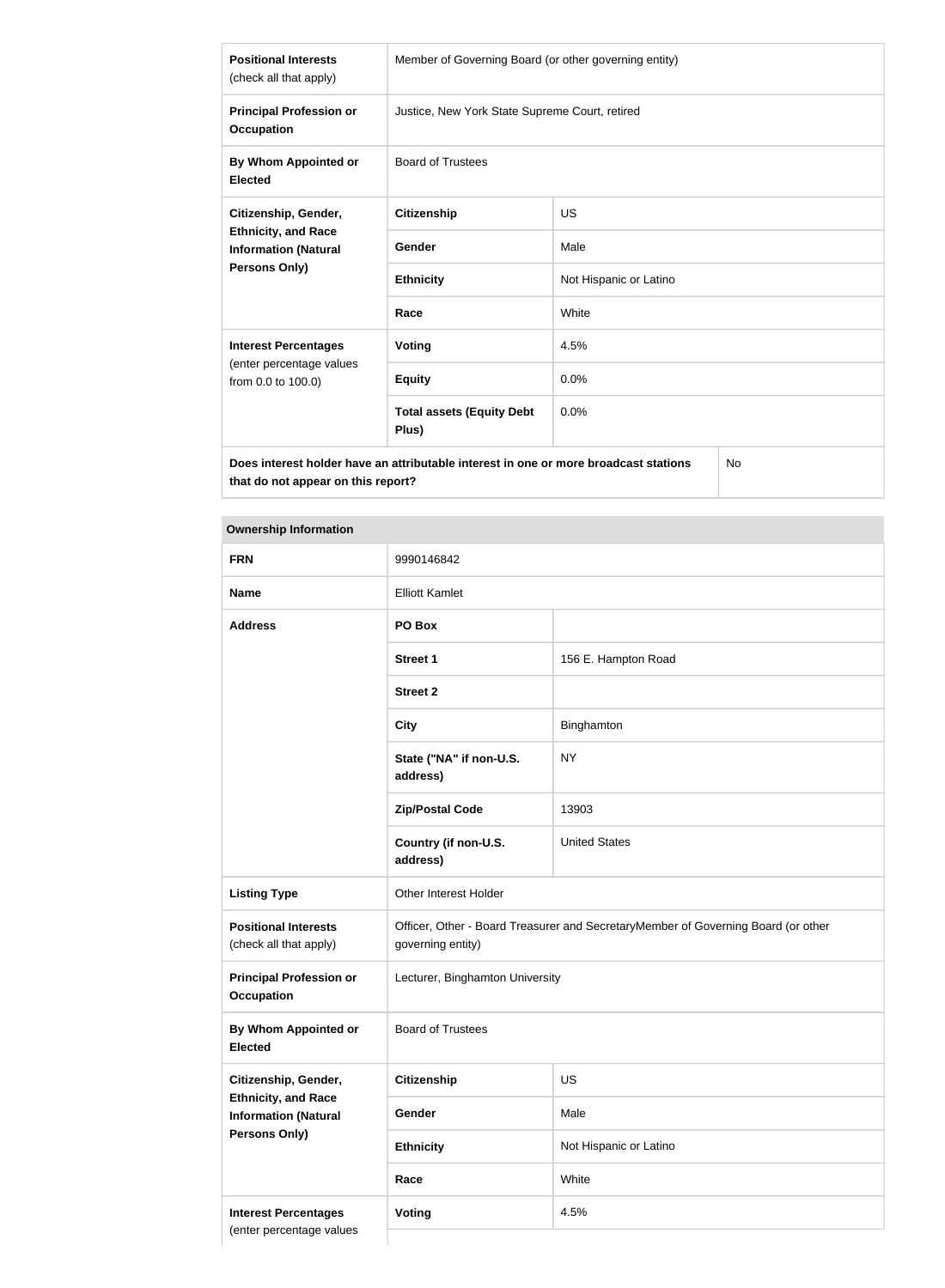| from 0.0 to 100.0) | <b>Equity</b>                                                                        | $0.0\%$ |    |
|--------------------|--------------------------------------------------------------------------------------|---------|----|
|                    | <b>Total assets (Equity Debt</b><br>Plus)                                            |         |    |
|                    | Does interest holder have an attributable interest in one or more broadcast stations |         | No |

**that do not appear on this report?**

# **Ownership Information FRN** 9990146843 **Name** Roberto de la Fuente **Address PO Box Street 1** 1403 Slaterville Road **Street 2 City** Ithaca **State ("NA" if non-U.S. address)** NY **Zip/Postal Code** 14850 **Country (if non-U.S. address)** United States **Listing Type Cina Communist Communist Communist Communist Communist Communist Communist Communist Communist Communist Communist Communist Communist Communist Communist Communist Communist Communist Communist Communist C Positional Interests** (check all that apply) Member of Governing Board (or other governing entity) **Principal Profession or Occupation** Higher Education Administrator **By Whom Appointed or Elected** Board of Trustees **Citizenship, Gender, Ethnicity, and Race Information (Natural Persons Only) Citizenship** US Gender Male **Ethnicity** Hispanic or Latino **Race** White **Interest Percentages** (enter percentage values from 0.0 to 100.0) **Voting** 4.5% **Equity** 0.0% **Total assets (Equity Debt Plus) Does interest holder have an attributable interest in one or more broadcast stations that do not appear on this report?** No

| <b>Ownership Information</b> |                 |                      |
|------------------------------|-----------------|----------------------|
| <b>FRN</b>                   | 9990146846      |                      |
| <b>Name</b>                  | Tina Fernandez  |                      |
| <b>Address</b>               | PO Box          |                      |
|                              | <b>Street 1</b> | 55 Blackstone Avenue |
|                              |                 |                      |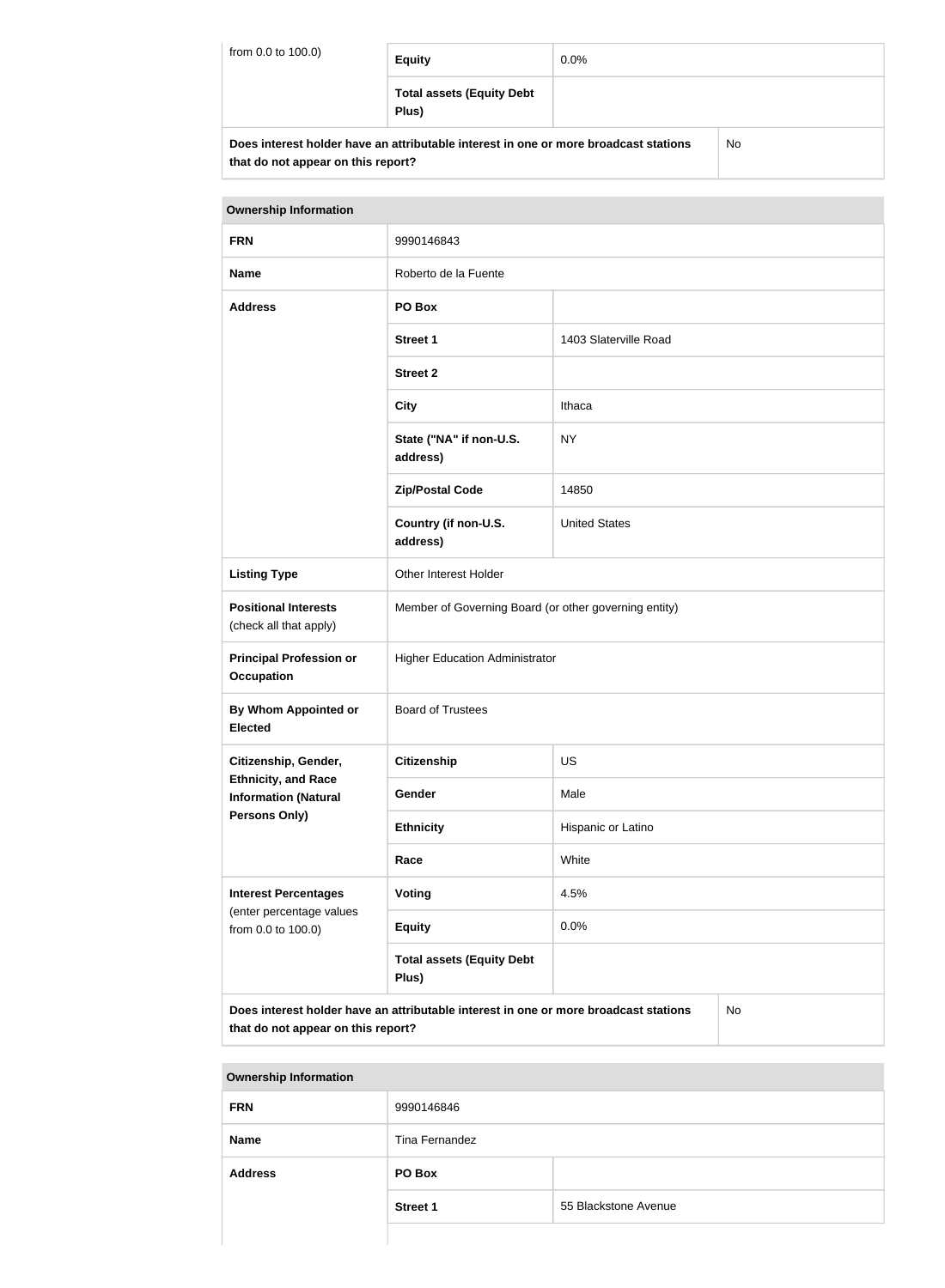|                                                                                                                                  | <b>Street 2</b>                                       |                      |  |
|----------------------------------------------------------------------------------------------------------------------------------|-------------------------------------------------------|----------------------|--|
|                                                                                                                                  | <b>City</b>                                           | Binghamton           |  |
|                                                                                                                                  | State ("NA" if non-U.S.<br>address)                   | <b>NY</b>            |  |
|                                                                                                                                  | <b>Zip/Postal Code</b>                                | 13903                |  |
|                                                                                                                                  | Country (if non-U.S.<br>address)                      | <b>United States</b> |  |
| <b>Listing Type</b>                                                                                                              | Other Interest Holder                                 |                      |  |
| <b>Positional Interests</b><br>(check all that apply)                                                                            | Member of Governing Board (or other governing entity) |                      |  |
| <b>Principal Profession or</b><br><b>Occupation</b>                                                                              | Attorney                                              |                      |  |
| <b>By Whom Appointed or</b><br><b>Elected</b>                                                                                    | <b>Board of Trustees</b>                              |                      |  |
| Citizenship, Gender,                                                                                                             | <b>Citizenship</b>                                    | <b>US</b>            |  |
| <b>Ethnicity, and Race</b><br><b>Information (Natural</b>                                                                        | Gender                                                | Female               |  |
| <b>Persons Only)</b>                                                                                                             | <b>Ethnicity</b>                                      | Hispanic or Latino   |  |
|                                                                                                                                  | Race                                                  | White                |  |
| <b>Interest Percentages</b>                                                                                                      | Voting                                                | 4.5%                 |  |
| (enter percentage values<br>from 0.0 to 100.0)                                                                                   | <b>Equity</b>                                         | 0.0%                 |  |
|                                                                                                                                  | <b>Total assets (Equity Debt</b><br>Plus)             |                      |  |
| Does interest holder have an attributable interest in one or more broadcast stations<br>No<br>that do not appear on this report? |                                                       |                      |  |

| <b>FRN</b>                                            | 9990146848                                            |                      |
|-------------------------------------------------------|-------------------------------------------------------|----------------------|
| <b>Name</b>                                           | <b>Brenda Cave-James</b>                              |                      |
| <b>Address</b>                                        | PO Box                                                |                      |
|                                                       | <b>Street 1</b>                                       | 1141 Simon Drive     |
|                                                       | <b>Street 2</b>                                       |                      |
|                                                       | <b>City</b>                                           | Endicott             |
|                                                       | State ("NA" if non-U.S.<br>address)                   | <b>NY</b>            |
|                                                       | <b>Zip/Postal Code</b>                                | 13760                |
|                                                       | Country (if non-U.S.<br>address)                      | <b>United States</b> |
| <b>Listing Type</b>                                   | Other Interest Holder                                 |                      |
| <b>Positional Interests</b><br>(check all that apply) | Member of Governing Board (or other governing entity) |                      |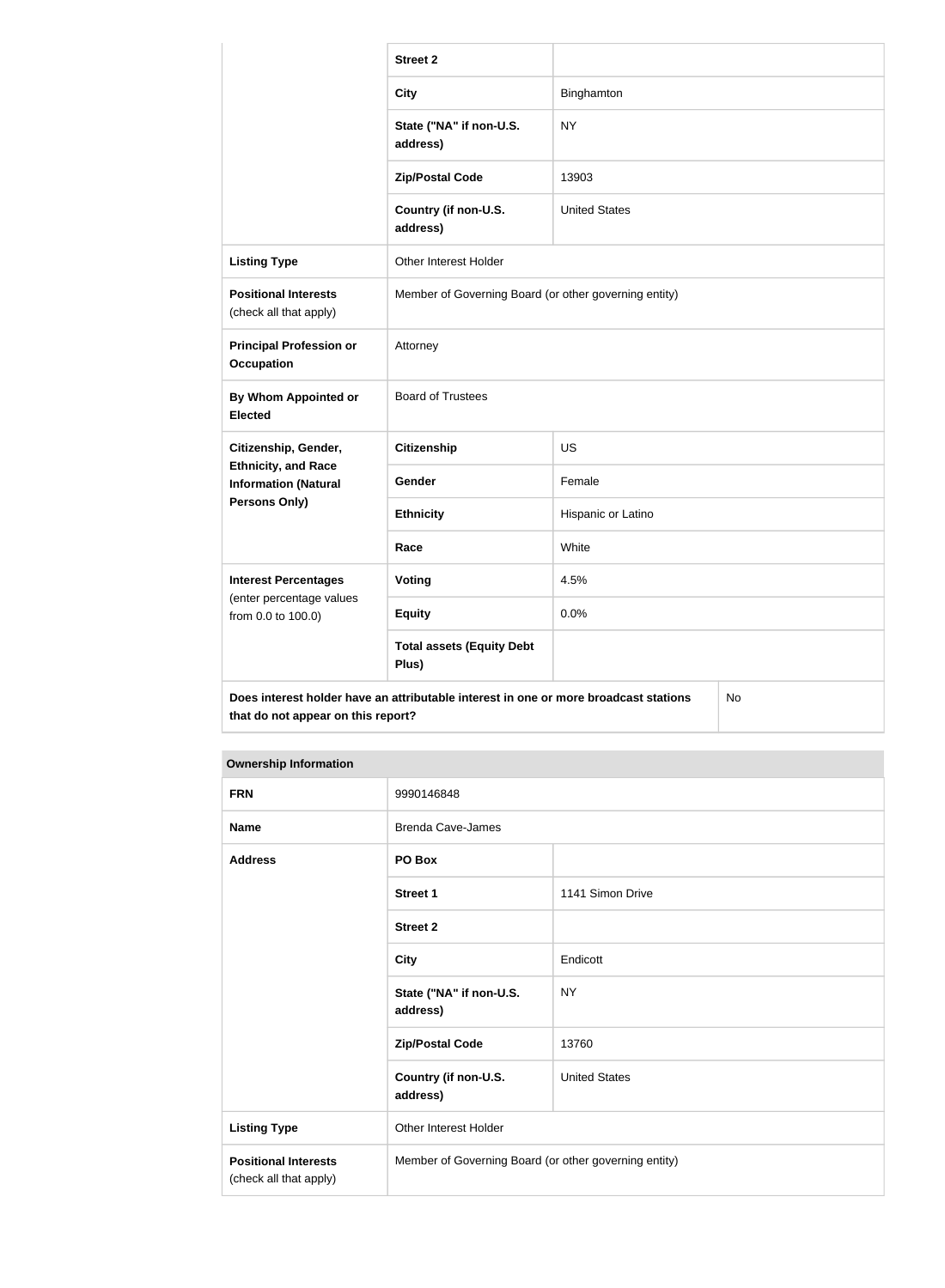| <b>Principal Profession or</b><br><b>Occupation</b>                                                | <b>Artist and Practical Nurse</b>         |                                  |
|----------------------------------------------------------------------------------------------------|-------------------------------------------|----------------------------------|
| By Whom Appointed or<br><b>Elected</b>                                                             | <b>Board of Trustees</b>                  |                                  |
| Citizenship, Gender,<br><b>Ethnicity, and Race</b><br><b>Information (Natural</b><br>Persons Only) | <b>Citizenship</b>                        | <b>US</b>                        |
|                                                                                                    | Gender                                    | Female                           |
|                                                                                                    | <b>Ethnicity</b>                          | Not Hispanic or Latino           |
|                                                                                                    | Race                                      | <b>Black or African American</b> |
| <b>Interest Percentages</b>                                                                        | Voting                                    | 4.5%                             |
| (enter percentage values<br>from 0.0 to 100.0)                                                     | <b>Equity</b>                             | 0.0%                             |
|                                                                                                    | <b>Total assets (Equity Debt</b><br>Plus) |                                  |
| <b>No</b><br>Does interest holder have an attributable interest in one or more broadcast stations  |                                           |                                  |

**that do not appear on this report?**

| <b>FRN</b>                                                                 | 9990146849                                            |                       |
|----------------------------------------------------------------------------|-------------------------------------------------------|-----------------------|
| <b>Name</b>                                                                | Darryl M. Wood                                        |                       |
| <b>Address</b>                                                             | PO Box                                                |                       |
|                                                                            | <b>Street 1</b>                                       | 677 Castle Creek Road |
|                                                                            | <b>Street 2</b>                                       |                       |
|                                                                            | <b>City</b>                                           | Binghamton            |
|                                                                            | State ("NA" if non-U.S.<br>address)                   | <b>NY</b>             |
|                                                                            | <b>Zip/Postal Code</b>                                | 13901                 |
|                                                                            | Country (if non-U.S.<br>address)                      | <b>United States</b>  |
| <b>Listing Type</b>                                                        | Other Interest Holder                                 |                       |
| <b>Positional Interests</b><br>(check all that apply)                      | Member of Governing Board (or other governing entity) |                       |
| <b>Principal Profession or</b><br>Occupation                               | Retired                                               |                       |
| By Whom Appointed or<br><b>Elected</b>                                     | <b>Board of Trustees</b>                              |                       |
| Citizenship, Gender,                                                       | <b>Citizenship</b>                                    | US                    |
| <b>Ethnicity, and Race</b><br><b>Information (Natural</b><br>Persons Only) | Gender                                                | Male                  |
|                                                                            | <b>Ethnicity</b>                                      | Hispanic or Latino    |
|                                                                            | Race                                                  | White                 |
| <b>Interest Percentages</b>                                                | <b>Voting</b>                                         | 4.5%                  |
| (enter percentage values<br>from 0.0 to 100.0)                             | <b>Equity</b>                                         | 0.0%                  |
|                                                                            |                                                       |                       |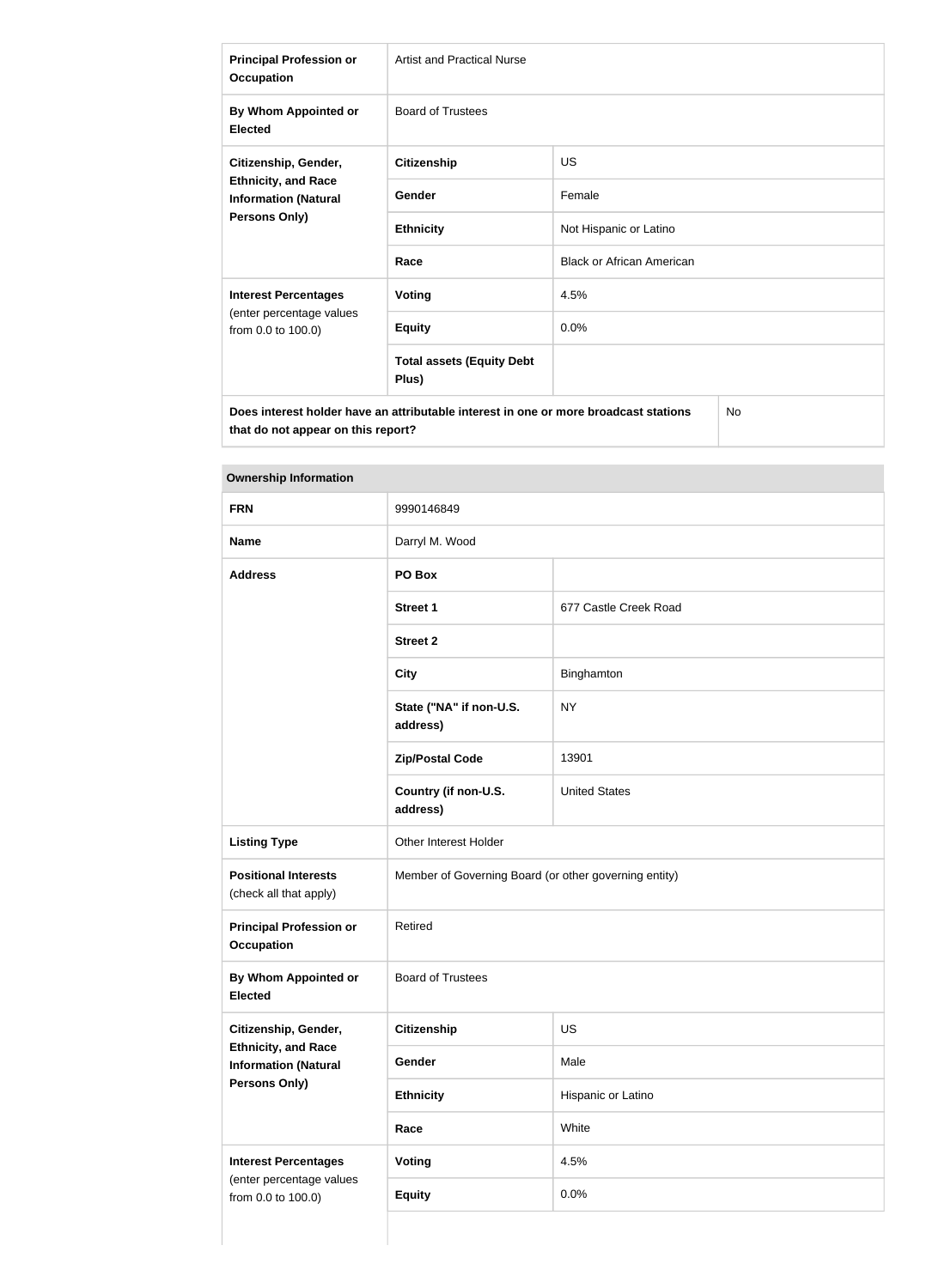|                                    | <b>Total assets (Equity Debt</b><br>Plus)                                            |           |
|------------------------------------|--------------------------------------------------------------------------------------|-----------|
| that do not appear on this report? | Does interest holder have an attributable interest in one or more broadcast stations | <b>No</b> |

| <b>Ownership Information</b>                                                                                                            |                                                       |                           |  |
|-----------------------------------------------------------------------------------------------------------------------------------------|-------------------------------------------------------|---------------------------|--|
| <b>FRN</b>                                                                                                                              | 9990146850                                            |                           |  |
| <b>Name</b>                                                                                                                             | Duane Spilde                                          |                           |  |
| <b>Address</b>                                                                                                                          | PO Box                                                |                           |  |
|                                                                                                                                         | <b>Street 1</b>                                       | 220 Granton Mountain Road |  |
|                                                                                                                                         | <b>Street 2</b>                                       |                           |  |
|                                                                                                                                         | <b>City</b>                                           | Walton                    |  |
|                                                                                                                                         | State ("NA" if non-U.S.<br>address)                   | <b>NY</b>                 |  |
|                                                                                                                                         | <b>Zip/Postal Code</b>                                | 13856                     |  |
|                                                                                                                                         | Country (if non-U.S.<br>address)                      | <b>United States</b>      |  |
| <b>Listing Type</b>                                                                                                                     | Other Interest Holder                                 |                           |  |
| <b>Positional Interests</b><br>(check all that apply)                                                                                   | Member of Governing Board (or other governing entity) |                           |  |
| <b>Principal Profession or</b><br><b>Occupation</b>                                                                                     | Retired                                               |                           |  |
| By Whom Appointed or<br><b>Elected</b>                                                                                                  | <b>Board of Trustees</b>                              |                           |  |
| Citizenship, Gender,                                                                                                                    | <b>Citizenship</b>                                    | <b>US</b>                 |  |
| <b>Ethnicity, and Race</b><br><b>Information (Natural</b>                                                                               | <b>Gender</b>                                         | Male                      |  |
| <b>Persons Only)</b>                                                                                                                    | <b>Ethnicity</b>                                      | Not Hispanic or Latino    |  |
|                                                                                                                                         | Race                                                  | White                     |  |
| <b>Interest Percentages</b><br>(enter percentage values                                                                                 | <b>Voting</b>                                         | 4.5%                      |  |
| from 0.0 to 100.0)                                                                                                                      | <b>Equity</b>                                         | 0.0%                      |  |
|                                                                                                                                         | <b>Total assets (Equity Debt</b><br>Plus)             |                           |  |
| Does interest holder have an attributable interest in one or more broadcast stations<br><b>No</b><br>that do not appear on this report? |                                                       |                           |  |

| <b>Ownership Information</b> |                 |                       |
|------------------------------|-----------------|-----------------------|
| <b>FRN</b>                   | 9990146851      |                       |
| <b>Name</b>                  | Carl Speicher   |                       |
| <b>Address</b>               | PO Box          |                       |
|                              | <b>Street 1</b> | 4955 Quaker Lake Road |
|                              | <b>Street 2</b> |                       |
|                              |                 |                       |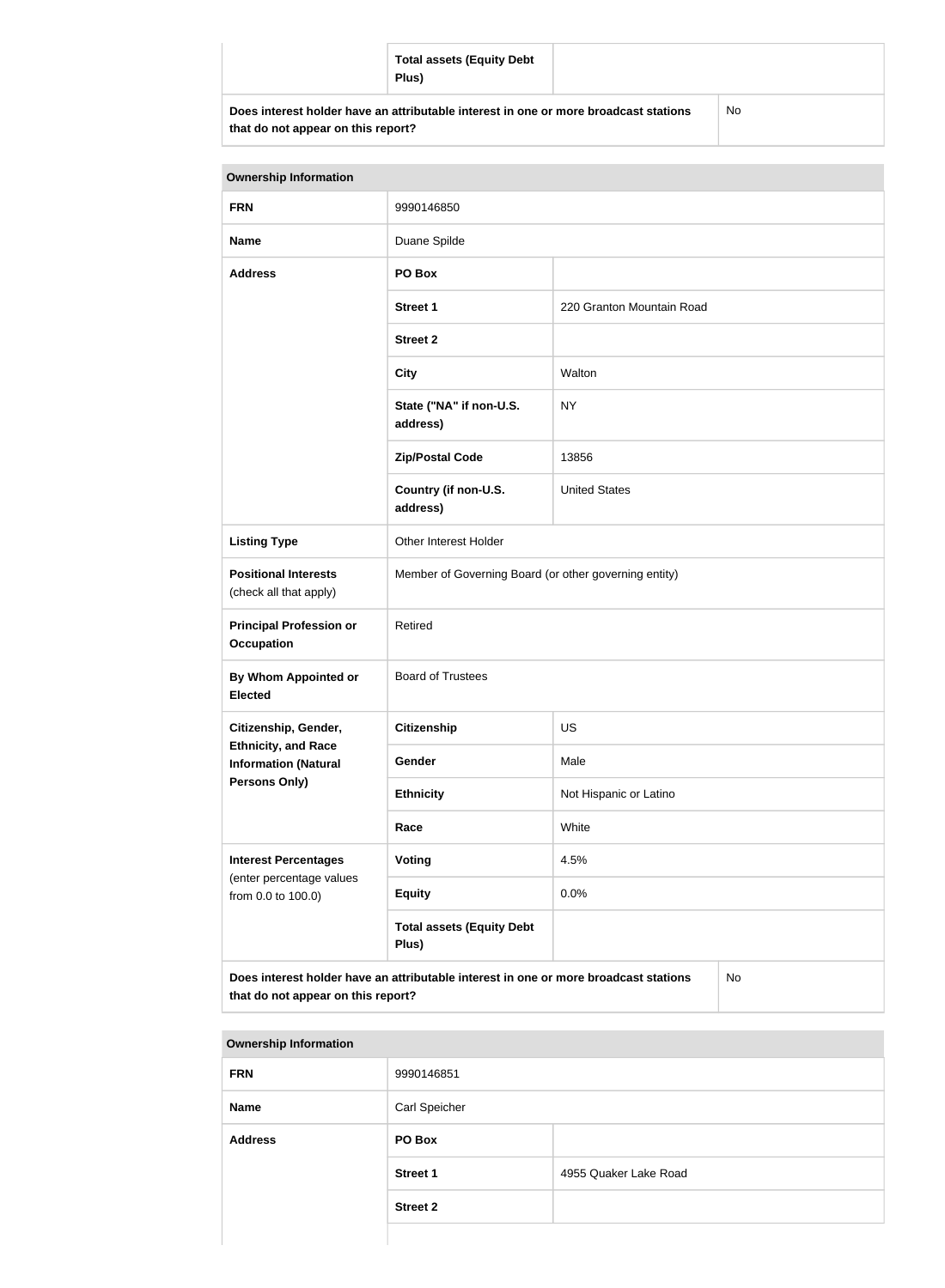|                                                           | <b>City</b>                                                                          | <b>Brackney</b>        |    |
|-----------------------------------------------------------|--------------------------------------------------------------------------------------|------------------------|----|
|                                                           | State ("NA" if non-U.S.<br>address)                                                  | PA                     |    |
|                                                           | <b>Zip/Postal Code</b>                                                               | 18812                  |    |
|                                                           | Country (if non-U.S.<br>address)                                                     | <b>United States</b>   |    |
| <b>Listing Type</b>                                       | Other Interest Holder                                                                |                        |    |
| <b>Positional Interests</b><br>(check all that apply)     | Member of Governing Board (or other governing entity)                                |                        |    |
| <b>Principal Profession or</b><br><b>Occupation</b>       | <b>Banker</b>                                                                        |                        |    |
| <b>By Whom Appointed or</b><br><b>Elected</b>             | <b>Board of Trustees</b>                                                             |                        |    |
| Citizenship, Gender,                                      | <b>Citizenship</b>                                                                   | <b>US</b>              |    |
| <b>Ethnicity, and Race</b><br><b>Information (Natural</b> | Gender                                                                               | Male                   |    |
| Persons Only)                                             | <b>Ethnicity</b>                                                                     | Not Hispanic or Latino |    |
|                                                           | Race                                                                                 | White                  |    |
| <b>Interest Percentages</b>                               | <b>Voting</b>                                                                        | 4.5%                   |    |
| (enter percentage values<br>from 0.0 to 100.0)            | <b>Equity</b>                                                                        | 0.0%                   |    |
|                                                           | <b>Total assets (Equity Debt</b><br>Plus)                                            |                        |    |
| that do not appear on this report?                        | Does interest holder have an attributable interest in one or more broadcast stations |                        | No |

| <b>Ownership Information</b>                          |                                                       |                      |  |
|-------------------------------------------------------|-------------------------------------------------------|----------------------|--|
| <b>FRN</b>                                            | 9990146852                                            |                      |  |
| <b>Name</b>                                           | <b>Judy Siggins</b>                                   |                      |  |
| <b>Address</b>                                        | PO Box                                                |                      |  |
|                                                       | <b>Street 1</b>                                       | 151 Felters Road     |  |
|                                                       | <b>Street 2</b>                                       |                      |  |
|                                                       | <b>City</b>                                           | Binghamton           |  |
|                                                       | State ("NA" if non-U.S.<br>address)                   | <b>NY</b>            |  |
|                                                       | <b>Zip/Postal Code</b>                                | 13903                |  |
|                                                       | Country (if non-U.S.<br>address)                      | <b>United States</b> |  |
| <b>Listing Type</b>                                   | Other Interest Holder                                 |                      |  |
| <b>Positional Interests</b><br>(check all that apply) | Member of Governing Board (or other governing entity) |                      |  |
| <b>Principal Profession or</b><br><b>Occupation</b>   | <b>Retired Foundation Executive</b>                   |                      |  |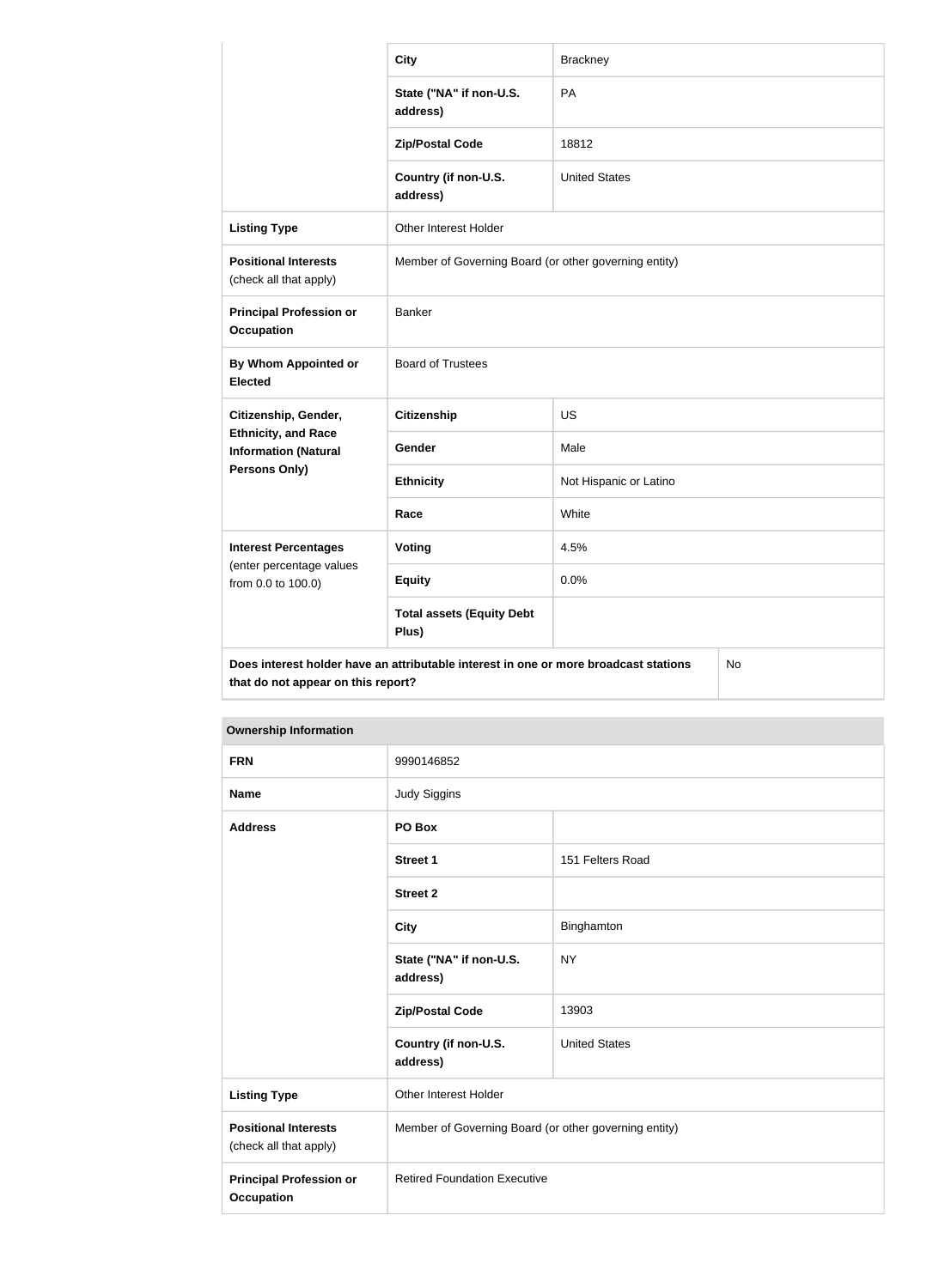| By Whom Appointed or<br><b>Elected</b>                                                                    | <b>Board of Trustees</b>                  |                        |  |
|-----------------------------------------------------------------------------------------------------------|-------------------------------------------|------------------------|--|
| Citizenship, Gender,<br><b>Ethnicity, and Race</b><br><b>Information (Natural</b><br><b>Persons Only)</b> | <b>Citizenship</b>                        | <b>US</b>              |  |
|                                                                                                           | <b>Gender</b>                             | Female                 |  |
|                                                                                                           | <b>Ethnicity</b>                          | Not Hispanic or Latino |  |
|                                                                                                           | Race                                      | White                  |  |
| <b>Interest Percentages</b>                                                                               | Voting                                    | 4.5%                   |  |
| (enter percentage values<br>from 0.0 to 100.0)                                                            | <b>Equity</b>                             | 0.0%                   |  |
|                                                                                                           | <b>Total assets (Equity Debt</b><br>Plus) |                        |  |
| Does interest holder have an attributable interest in one or more broadcast stations                      |                                           | No                     |  |

| <b>Ownership Information</b>                              |                                           |                                                       |  |
|-----------------------------------------------------------|-------------------------------------------|-------------------------------------------------------|--|
| <b>FRN</b>                                                | 9990146854                                |                                                       |  |
| <b>Name</b>                                               | Daniel E. Norton                          |                                                       |  |
| <b>Address</b>                                            | PO Box                                    |                                                       |  |
|                                                           | <b>Street 1</b>                           | 409 Chrysler Road                                     |  |
|                                                           | <b>Street 2</b>                           |                                                       |  |
|                                                           | <b>City</b>                               | Endwell                                               |  |
|                                                           | State ("NA" if non-U.S.<br>address)       | <b>NY</b>                                             |  |
|                                                           | <b>Zip/Postal Code</b>                    | 13760                                                 |  |
|                                                           | Country (if non-U.S.<br>address)          | <b>United States</b>                                  |  |
| <b>Listing Type</b>                                       | Other Interest Holder                     |                                                       |  |
| <b>Positional Interests</b><br>(check all that apply)     |                                           | Member of Governing Board (or other governing entity) |  |
| <b>Principal Profession or</b><br><b>Occupation</b>       | Attorney                                  |                                                       |  |
| <b>By Whom Appointed or</b><br><b>Elected</b>             | <b>Board of Trustees</b>                  |                                                       |  |
| Citizenship, Gender,                                      | <b>Citizenship</b>                        | US                                                    |  |
| <b>Ethnicity, and Race</b><br><b>Information (Natural</b> | Gender                                    | Male                                                  |  |
| <b>Persons Only)</b>                                      | <b>Ethnicity</b>                          | Not Hispanic or Latino                                |  |
|                                                           | Race                                      | White                                                 |  |
| <b>Interest Percentages</b><br>(enter percentage values   | <b>Voting</b>                             | 4.5%                                                  |  |
| from 0.0 to 100.0)                                        | <b>Equity</b>                             | 0.0%                                                  |  |
|                                                           | <b>Total assets (Equity Debt</b><br>Plus) |                                                       |  |

# **The State**

**that do not appear on this report?**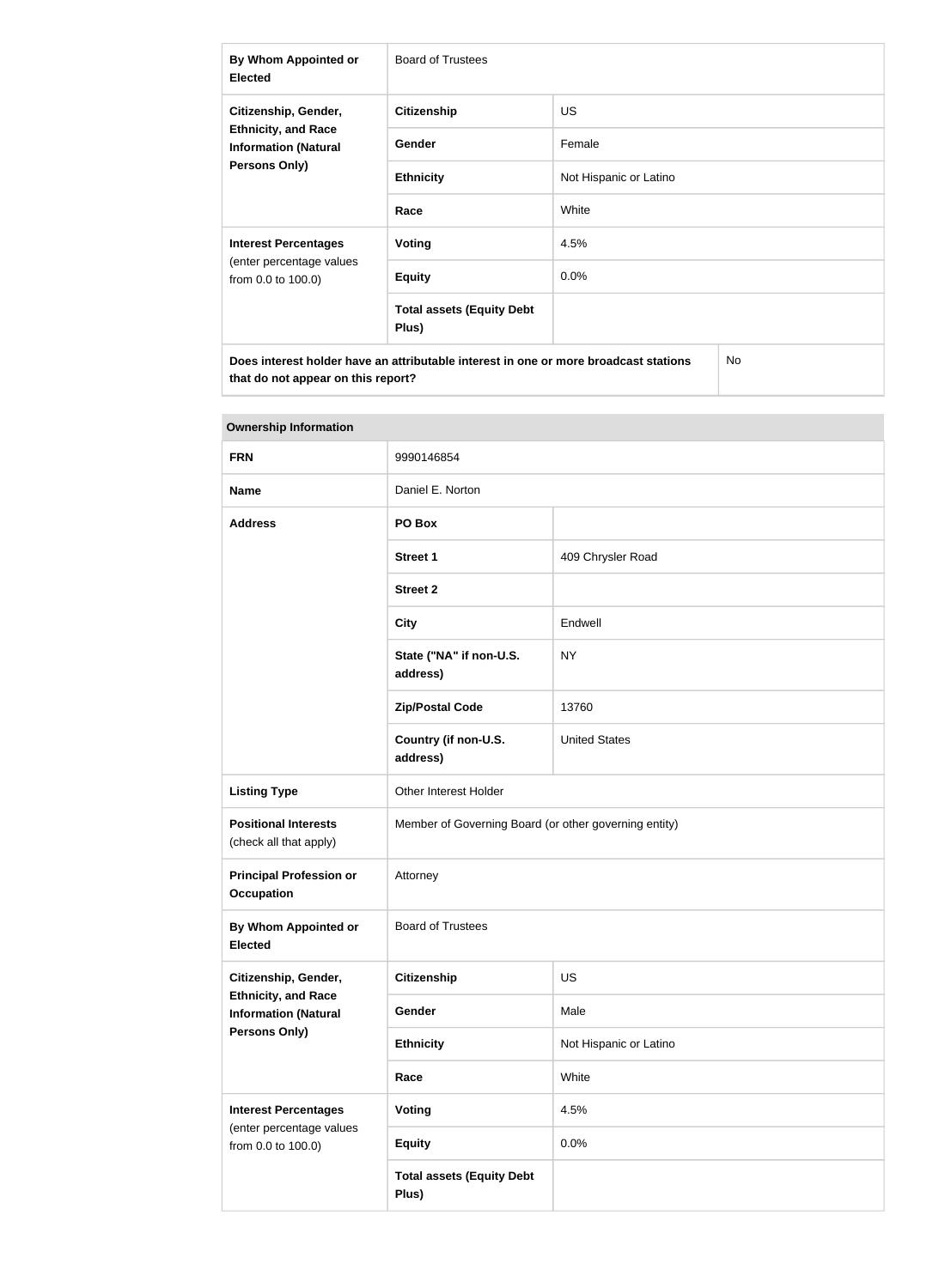**Does interest holder have an attributable interest in one or more broadcast stations that do not appear on this report?**

No

| <b>Ownership Information</b>                                                                                                     |                                                       |                        |  |
|----------------------------------------------------------------------------------------------------------------------------------|-------------------------------------------------------|------------------------|--|
| <b>FRN</b>                                                                                                                       | 9990146856                                            |                        |  |
| <b>Name</b>                                                                                                                      | Elizabeth Bossong                                     |                        |  |
| <b>Address</b>                                                                                                                   | PO Box                                                |                        |  |
|                                                                                                                                  | <b>Street 1</b>                                       | 910 Glendale Drive     |  |
|                                                                                                                                  | <b>Street 2</b>                                       |                        |  |
|                                                                                                                                  | <b>City</b>                                           | Endicott               |  |
|                                                                                                                                  | State ("NA" if non-U.S.<br>address)                   | <b>NY</b>              |  |
|                                                                                                                                  | <b>Zip/Postal Code</b>                                | 13760                  |  |
|                                                                                                                                  | Country (if non-U.S.<br>address)                      | <b>United States</b>   |  |
| <b>Listing Type</b>                                                                                                              | Other Interest Holder                                 |                        |  |
| <b>Positional Interests</b><br>(check all that apply)                                                                            | Member of Governing Board (or other governing entity) |                        |  |
| <b>Principal Profession or</b><br>Occupation                                                                                     | Teacher, retired, and consultant                      |                        |  |
| By Whom Appointed or<br><b>Elected</b>                                                                                           | <b>Board of Trustees</b>                              |                        |  |
| Citizenship, Gender,                                                                                                             | <b>Citizenship</b>                                    | <b>US</b>              |  |
| <b>Ethnicity, and Race</b><br><b>Information (Natural</b>                                                                        | Gender                                                | Female                 |  |
| <b>Persons Only)</b>                                                                                                             | <b>Ethnicity</b>                                      | Not Hispanic or Latino |  |
|                                                                                                                                  | Race                                                  | White                  |  |
| <b>Interest Percentages</b>                                                                                                      | Voting                                                | 4.5%                   |  |
| (enter percentage values<br>from 0.0 to 100.0)                                                                                   | <b>Equity</b>                                         | 0.0%                   |  |
|                                                                                                                                  | <b>Total assets (Equity Debt</b><br>Plus)             |                        |  |
| Does interest holder have an attributable interest in one or more broadcast stations<br>No<br>that do not appear on this report? |                                                       |                        |  |

| <b>FRN</b>     | 9990146857      |                   |
|----------------|-----------------|-------------------|
| Name           | Linda Biemer    |                   |
| <b>Address</b> | PO Box          |                   |
|                | <b>Street 1</b> | 376 Village Drive |
|                | <b>Street 2</b> |                   |
|                | <b>City</b>     | Endwell           |
|                |                 |                   |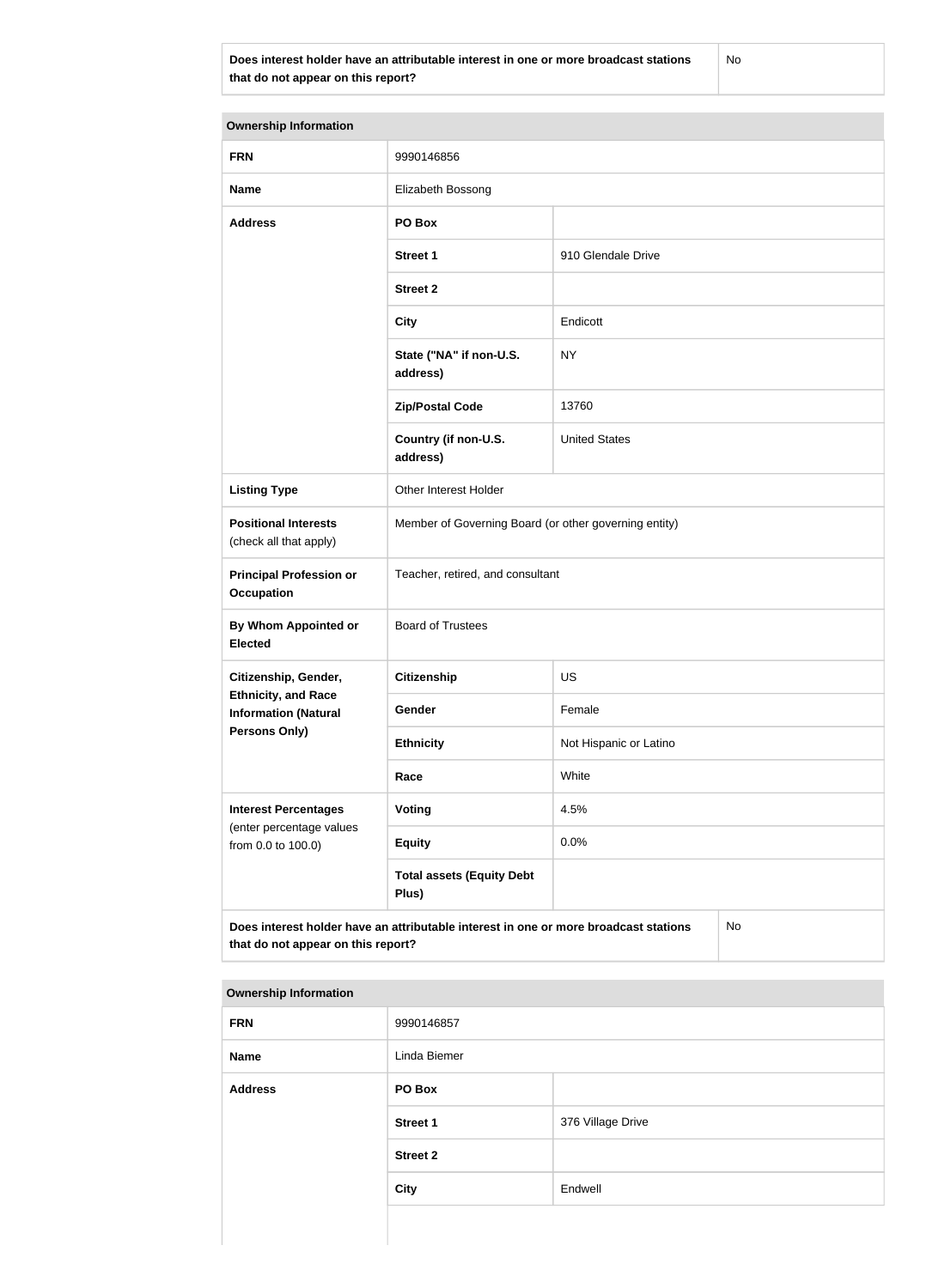|                                                           | State ("NA" if non-U.S.<br>address)                                                  | <b>NY</b>                                                                              |           |
|-----------------------------------------------------------|--------------------------------------------------------------------------------------|----------------------------------------------------------------------------------------|-----------|
|                                                           | <b>Zip/Postal Code</b>                                                               | 13760-1066                                                                             |           |
|                                                           | Country (if non-U.S.<br>address)                                                     | <b>United States</b>                                                                   |           |
| <b>Listing Type</b>                                       | <b>Other Interest Holder</b>                                                         |                                                                                        |           |
| <b>Positional Interests</b><br>(check all that apply)     | entity)                                                                              | Officer, Other - Vice Chair, Board MemberMember of Governing Board (or other governing |           |
| <b>Principal Profession or</b><br><b>Occupation</b>       | Retired University Dean and Professor                                                |                                                                                        |           |
| By Whom Appointed or<br><b>Elected</b>                    | <b>Board of Trustees</b>                                                             |                                                                                        |           |
| Citizenship, Gender,                                      | <b>Citizenship</b>                                                                   | <b>US</b>                                                                              |           |
| <b>Ethnicity, and Race</b><br><b>Information (Natural</b> | Gender                                                                               | Female                                                                                 |           |
| Persons Only)                                             | <b>Ethnicity</b>                                                                     | Not Hispanic or Latino                                                                 |           |
|                                                           | Race                                                                                 | White                                                                                  |           |
| <b>Interest Percentages</b>                               | <b>Voting</b>                                                                        | 4.5%                                                                                   |           |
| (enter percentage values<br>from 0.0 to 100.0)            | <b>Equity</b>                                                                        | 0.0%                                                                                   |           |
|                                                           | <b>Total assets (Equity Debt</b><br>Plus)                                            |                                                                                        |           |
| that do not appear on this report?                        | Does interest holder have an attributable interest in one or more broadcast stations |                                                                                        | <b>No</b> |

**Ownership Information FRN** 9990146859 **Name** Sharon Y. Ball **Address PO Box** 719 **Street 1 Street 2 City** Whitney Point **State ("NA" if non-U.S. address)** NY **Zip/Postal Code** 13862 **Country (if non-U.S. address)** United States **Listing Type Communist Communist Property** Other Interest Holder **Positional Interests** (check all that apply) Member of Governing Board (or other governing entity) **Principal Profession or Occupation** Retired nonprofit executive director and former public broadcasting journalist **By Whom Appointed or Elected** Board of Trustees